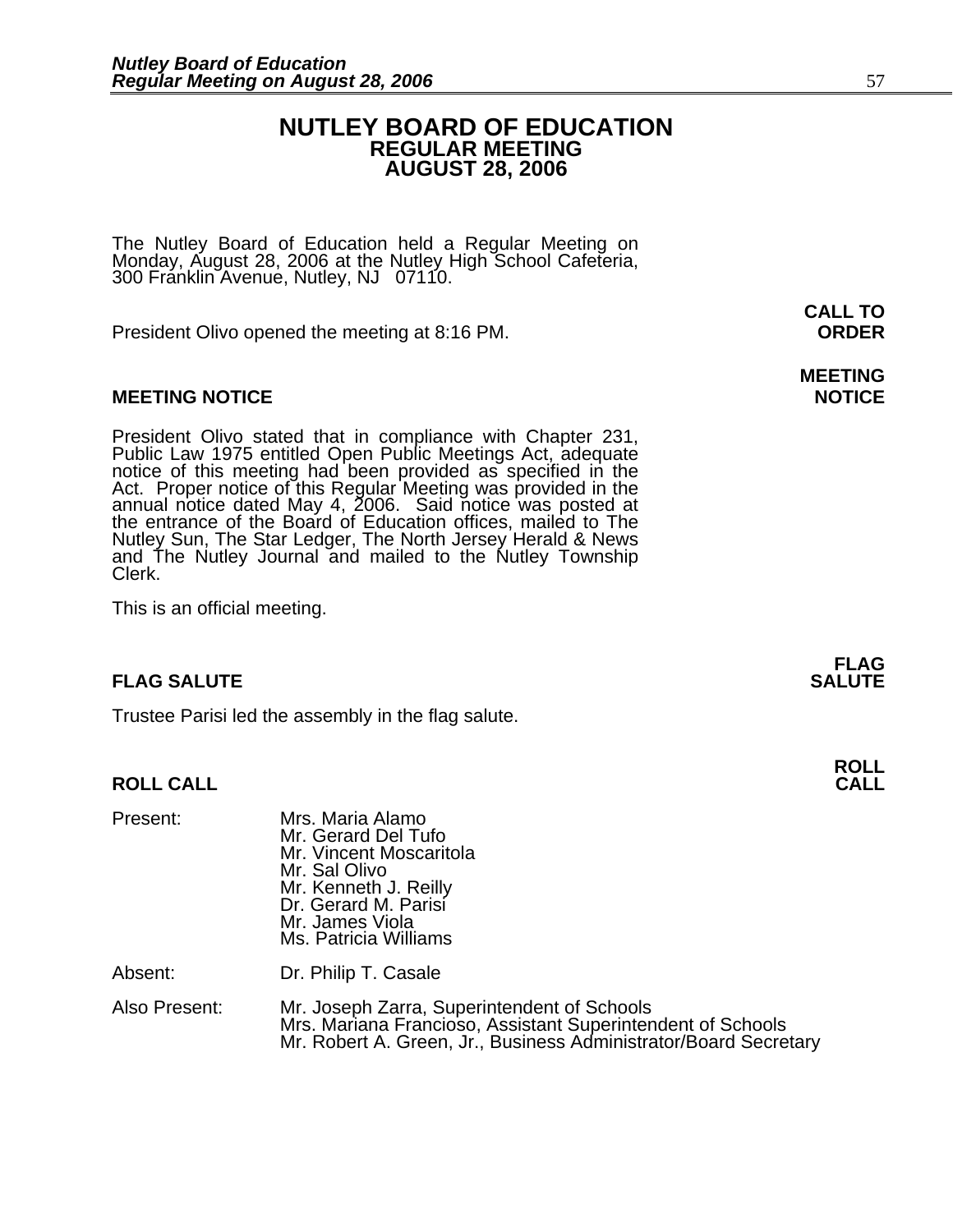### **APPROVAL OF MINUTES APPROVE**

BE IT RESOLVED that the Board of Education approves the following minutes:

 August 21, 2006 Special Meeting August 21, 2006 – Closed Executive Session August 14, 2006 Special Meeting August 14, 2006 – Closed Executive Session July 24, 2006 - Conference Meeting July 24, 2006 - Closed Executive Session July 24, 2006 – Regular Meeting

Trustee Parisi moved, Trustee Alamo seconded, and the Board unanimously approved by voice vote a motion to approve the minutes as listed.

#### **CORRESPONDENCE CORRESPONDENCE**

Board Secretary Green read, and the trustees acknowledged, the following items of correspondence:

A thank-you note from the family of Yvonne Weiss for the Board's expression of sympathy.

A thank-you note from Diane Giangeruso and family for the Board's expression of sympathy on the passing of her mother.

#### **SUPERINTENDENT'S REPORT SUPT'S REPORT A**

Superintendent Zarra presented the Superintendent's Report dated August 28, 2006, Schedule A, which is appended to the minutes of this meeting, and briefly summarized its contents.

#### **BOARD SECRETARY'S REPORT**

Board Secretary Green gave an updated report on the Yantacaw School ceiling collapse.

#### **COMMITTEE REPORTS REPORTS**

| Trustee Alamo           | - Academic Committee<br>- Priority Committee    |
|-------------------------|-------------------------------------------------|
| <b>Trustee Del Tufo</b> | - Park Oval Committee<br>- Facilities Committee |

Trustee Viola **- Athletic Committee** 

### **BOARD SECRETARY'S**

### **COMMITTEE**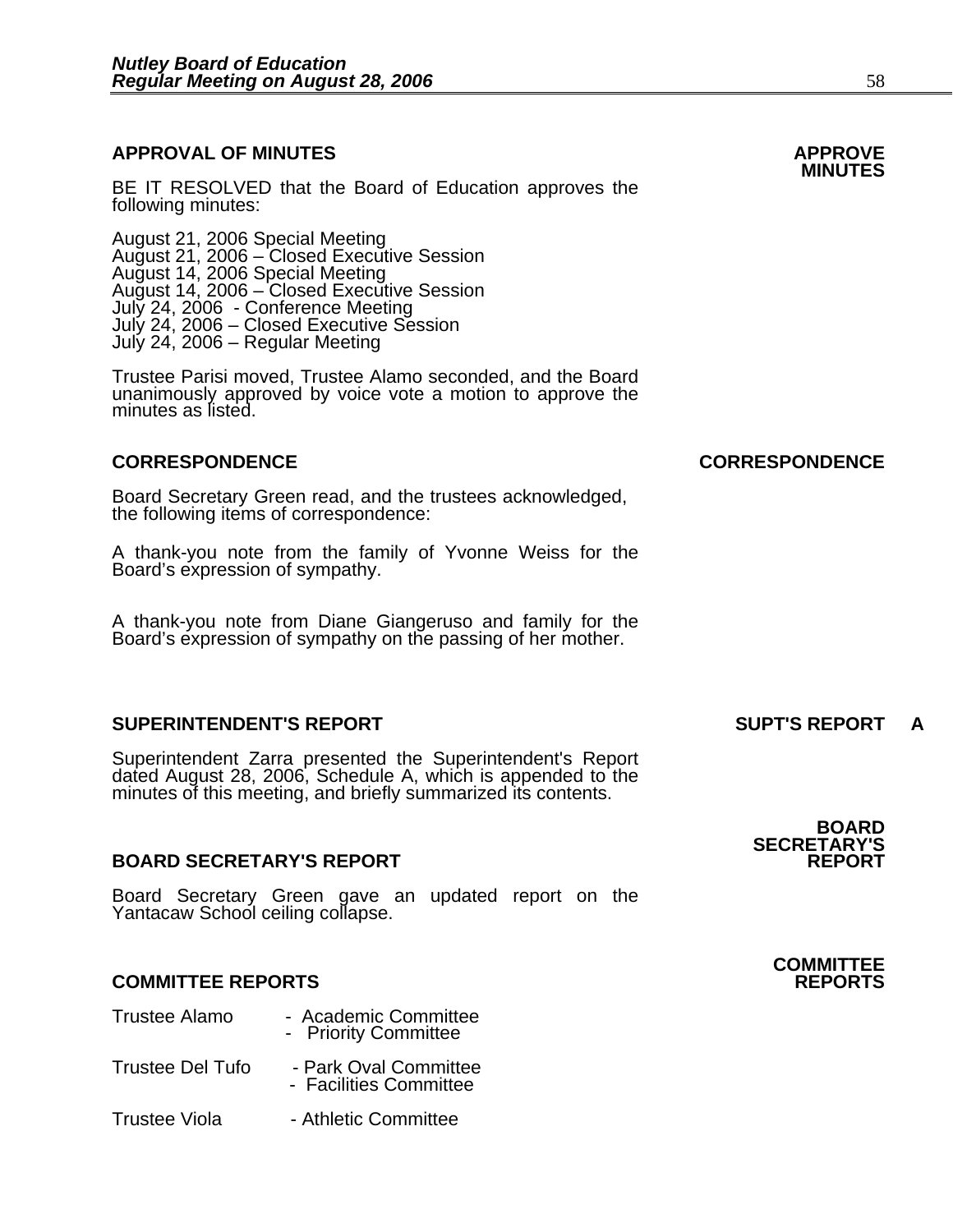٦

### **HEARING OF CITIZENS (Resolutions Only) HEARING OF CITIZENS**

Time was allowed for comments and questions from the public on resolution items.

#### **SUPERINTENDENT'S RESOLUTIONS SUPT'S**

Trustee Viola moved, Trustee Parisi seconded, a motion that the Board approves the Superintendent's Resolutions numbers 1 through 23 as listed below.

Resolutions 1 through 23 were unanimously approved by roll call vote with the following exception:

1. Trustee Moscaritola abstained on Resolution 13- Appointments – BOE Extended Day Program, pursuant to law.

#### 1. **RESIGNATION - Teacher**

BE IT RESOLVED that the Board of Education approves the acceptance of the resignation of Miss Lynn Sorrentino, elementary school teacher, effective August 21, 2006

#### 2. **RETIREMENT – Bus Driver**

BE IT RESOLVED that the Board of Education approves the acceptance of the retirement of Sara Cardell, Bus Driver, effective November 1, 2006.

#### 3. **RESCIND APPOINTMENT – Professional Staff PROF STAFF**

BE IT RESOLVED that the Board of Education approves rescinding the appointment of Mrs. Sandra Dubon, as Spanish teacher for the 2006-07 school year, approved at the June 26, 2006 Board Meeting.

#### **4. AMENDING RESOLUTION – REAPPOINTMENTS – Non-Tenured Teachers and Professional Staff**

BE IT RESOLVED that the Board of Education approves the amending of the resolutions Reappointments Non-Tenured Staff and Reappointments Professional Staff, approved at the July 24, 2006 Board Meeting, to reflect the follow

Dana DiGiacomo - from part-time to full \$46,000 (Prof. Staff)<br>Michael McQuade - from step 9 to 10 \$48,000 (Prof. Staff)<br>Connie Inguanti - from part-time to full \$42,450 (Non-Ten.)<br>Erika Pavlecka - from part-time to full \$4

# **RESOLUTIONS**

**RESIGN** 

## **RETIRE**<br>BUS DRIVER

**RESCIND APPOINT** 

**AMEND REAPPOINT NON-TENURED & PROF.**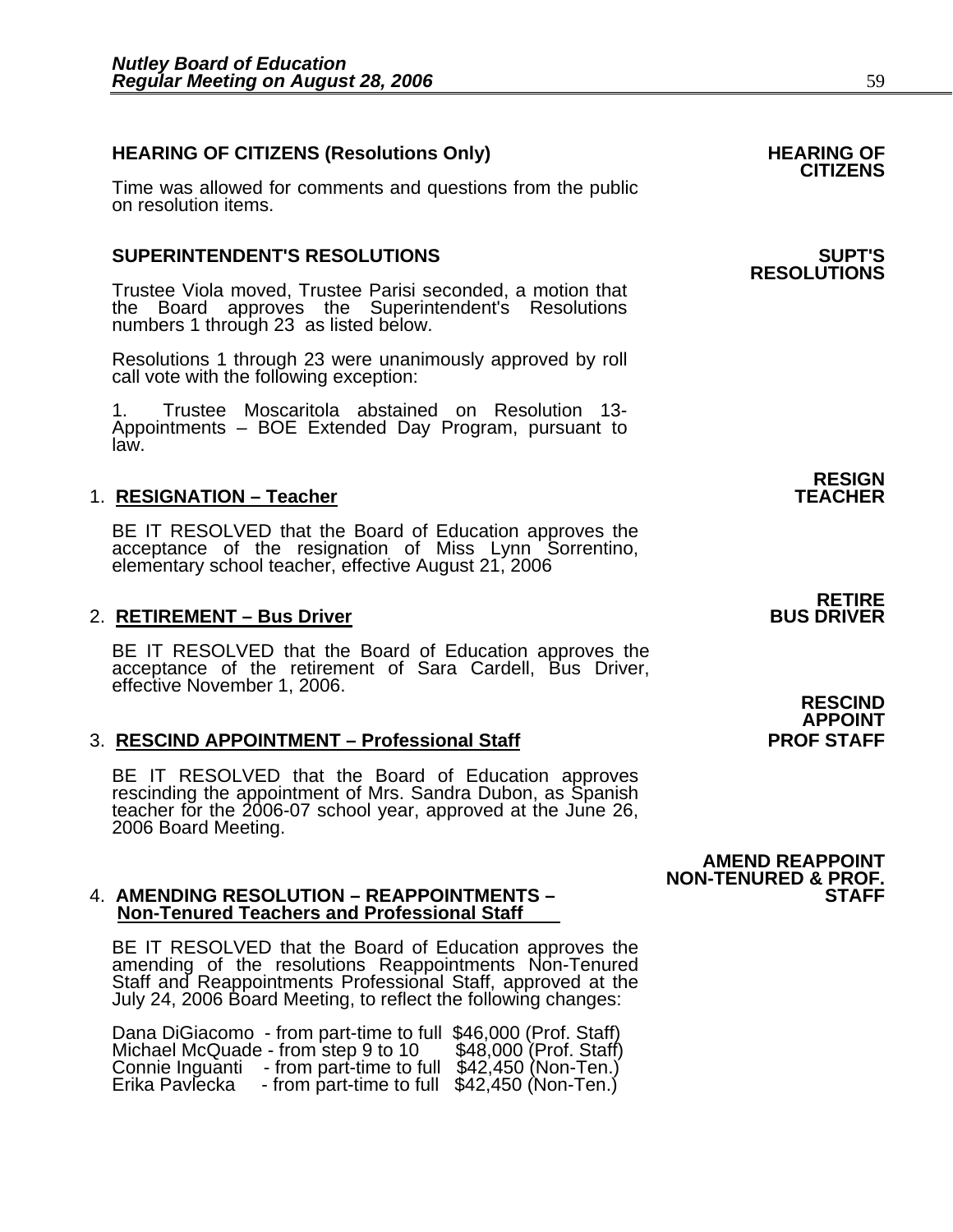## 5. **AMENDING RESOLUTION – Appointments – Special Education Summer Program**

BE IT RESOLVED that the Board of Education approves the amending of the resolution, approved at the June 26, 2006 Board Meeting for Donna Cargill to reflect an additional payment of \$1,188.

#### 6. **APPOINTMENTS – Professional Staff**

BE IT RESOLVED that the Board of Education approves the<br>appointment of the personnel listed below for the 2006-07<br>school year, effective September 1, 2006 in accordance with the 2006-07 Teachers' Salary guide:

| Name                                                                                                                             | Degree                                            | <b>Step</b>                  | Salary                                                                       |
|----------------------------------------------------------------------------------------------------------------------------------|---------------------------------------------------|------------------------------|------------------------------------------------------------------------------|
| Nicole Cafone<br><b>Natalie Gatto</b><br>Robin Greengrove<br><b>John Pinter</b><br><b>Lesley Sciarrillo</b><br>Christina Sellari | B.A.<br>B.A.<br>$B.A.+15$<br>M.A.<br>B.A.<br>B.A. | 6<br>6<br>16<br>12<br>6<br>6 | \$42,000<br>42,000<br>60,500<br>55,000<br>21,000 (p/t .5)<br>21,000 (p/t .5) |

#### 7. **APPOINTMENT-Cultivating Academic Talent Program**

BE IT RESOLVED that the Board of Education approves the appointment of Miss Deanna Fredricks to the Saturday CAT Program for the 2006-07 school year.

#### 8. **APPOINTMENTS – Instructional Aides**

BE IT RESOLVED that the Board of Education approves the appointment of the instructional aides listed below for the 2006-07 school year, at the classification and step as indicated in accordance with the 2006-07 Secretarial Guide:

| Name                                | <b>Step</b> | Salary             |
|-------------------------------------|-------------|--------------------|
| Rosemary Castro<br>Lilly Washington |             | \$17,000<br>17,000 |

#### 9. APPOINTMENTS – Permanent Unassigned Substitutes

BE IT RESOLVED that the Board of Education approves the appointments of the following permanent unassigned substitutes for the 2006-07 school year at the rate of \$81 per day and fringe benefits which include health benefits and dental plans:

**APPOINT PERM UNASSIGNED** 

#### **APPOINT CAT PROGRAM**

**INSTRUCTIONAL** 

**APPOINT** 

### **AMEND APPOINT SPECIAL ED SUMMER**

**APPOINT PROF. STAFF**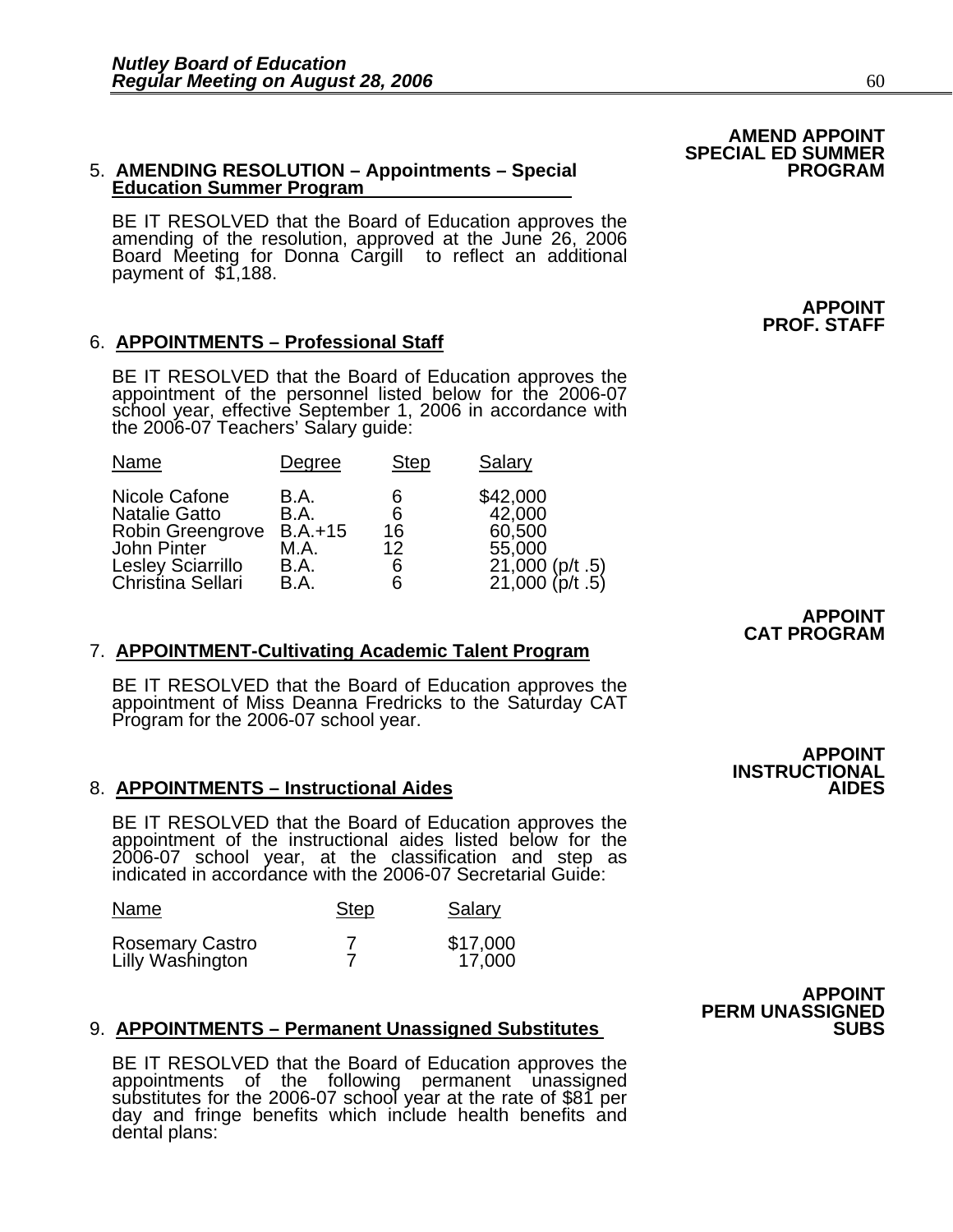Irene Amanezis Suzanne Baker Victoria Dente Shanna DiCristo Vincent Escalona Lori Ferrara Danielle Franco David Luzzi Denise Mazza Krista Stancati Janine Thomas Gina Tucci Lisa Vallo Jennifer VonAchen Eric Wdowiak

BE IT FURTHER RESOLVED that these candidates met the district's requirements for the permanent unassigned substitute position which is the possession of a County Substitute Certificate.

#### 10. **APPOINTMENTS – Teacher Substitutes**

BE IT RESOLVED that the Board of Education approves the appointments of the teacher substitutes listed on the attached Schedule B for the 2006-07 school year.<br>**APPOINT** 

#### 11. **APPOINTMENTS – Secretarial/Clerical/Aide Substitutes**

BE IT RESOLVED that the Board of Education approves the appointments of the Secretarial/Clerical/Aide Substitutes listed on the attached Schedule C for the 2006-07 school year.

#### 12. **APPOINTMENT – Medical Director – Extended Day Program**

BE IT RESOLVED that the Board of Education approves the appointment of Dr. Barry Prystowsky as Medical Director of the Extended Day Program for July and August, 2006 and for the 2006-07 school year, at a stipend of \$5,000.

#### 13. **APPOINTMENTS – BOE Extended Day Program**

BE IT RESOLVED that the Board of Education approves the appointments of the School Age Extended Day Program employees, for the 2006-07 school year listed on the attached Schedule D at the salaries indicated.

**APPOINT TEACHER SUBS B** 

### **SEC./CLERICAL/AIDE SUBS C**

**APPOINT MEDICAL DIRECTOR EXTENDED DAY** 

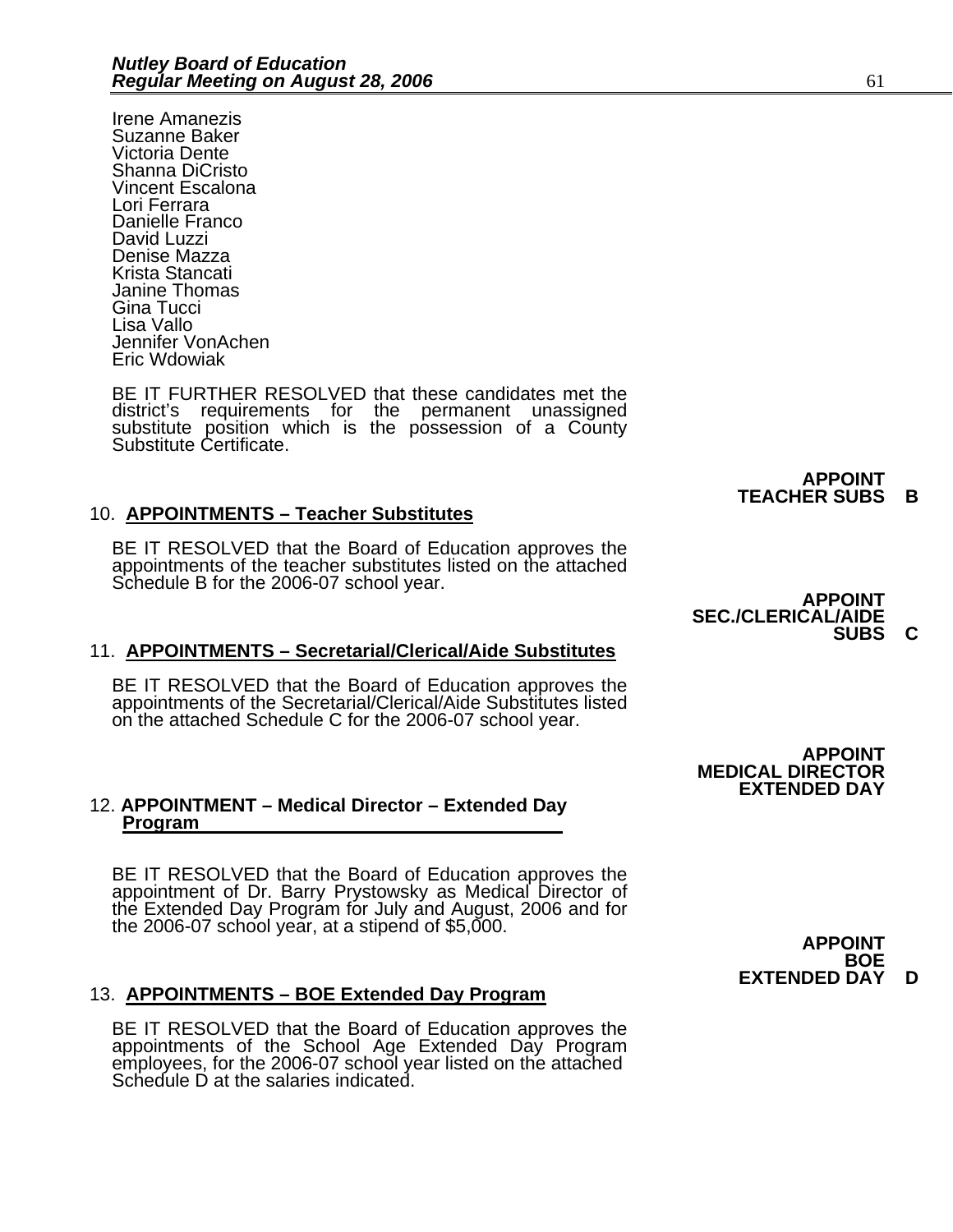#### 14. **APPOINTMENTS – Athletics**

BE IT RESOLVED that the Board of Education approves the athletic appointments listed below for the 2006-07 school year on the salary guide at the classification and step as indicated in accordance with the 2006-07 Coaches

| <b>Sport</b>           | Name              | <b>Step</b> | Salary  |
|------------------------|-------------------|-------------|---------|
| <b>FOOTBALL</b>        |                   |             |         |
| <b>Assistant Coach</b> | Donny Klein       | 1           | \$4,915 |
| <b>ICE HOCKEY</b>      |                   |             |         |
| <b>Head Coach</b>      | <b>Eric Puzio</b> | 1           | 6,030   |
| <b>WRESTLING</b>       |                   |             |         |
| <b>Head Coach</b>      | Luke Cardinale    | 1           | 6,030   |

#### 15. **APPOINTMENT – 504 Coordinator**

BE IT RESOLVED, Pursuant to Policy No. 104 (1510), that Mr. George Ackerman be appointed Section 504 Coordinator for the high school, at a stipend of \$3,120, for the 2006-07 school year. **APPOINT** 

#### 16. **APPPOINTMENT – Summer Employment**

BE IT RESOLVED that the Board of Education approves the following personnel be permitted to work during the summer as Residency Officer:

Natale Ferrara \$35.00 per hour

#### 17. **APPOINTMENT – School Crossing Guard**

BE IT RESOLVED that the Board of Education approves the appointment of Ms. Patricia Brush as Crossing Guard at the Radcliffe School driveway at the hourly rate of \$14.01 for the 2006-07 school year.

#### 18. **APPOINTMENT – Substitute Bus Drivers & Aide**

BE IT RESOLVED That the Board of Education approves the appointment of the following substitute school bus drivers for the 2006/07 school year.

### **APPOINT 504 COORDINATOR**

**SUMMER EMPLOYMENT**

# **CROSSING GUARD**

**APPOINT SCHOOL** 

#### **APPOINT SUB BUS DRIVERS & AIDE**

#### **APPOINT ATHLETICS**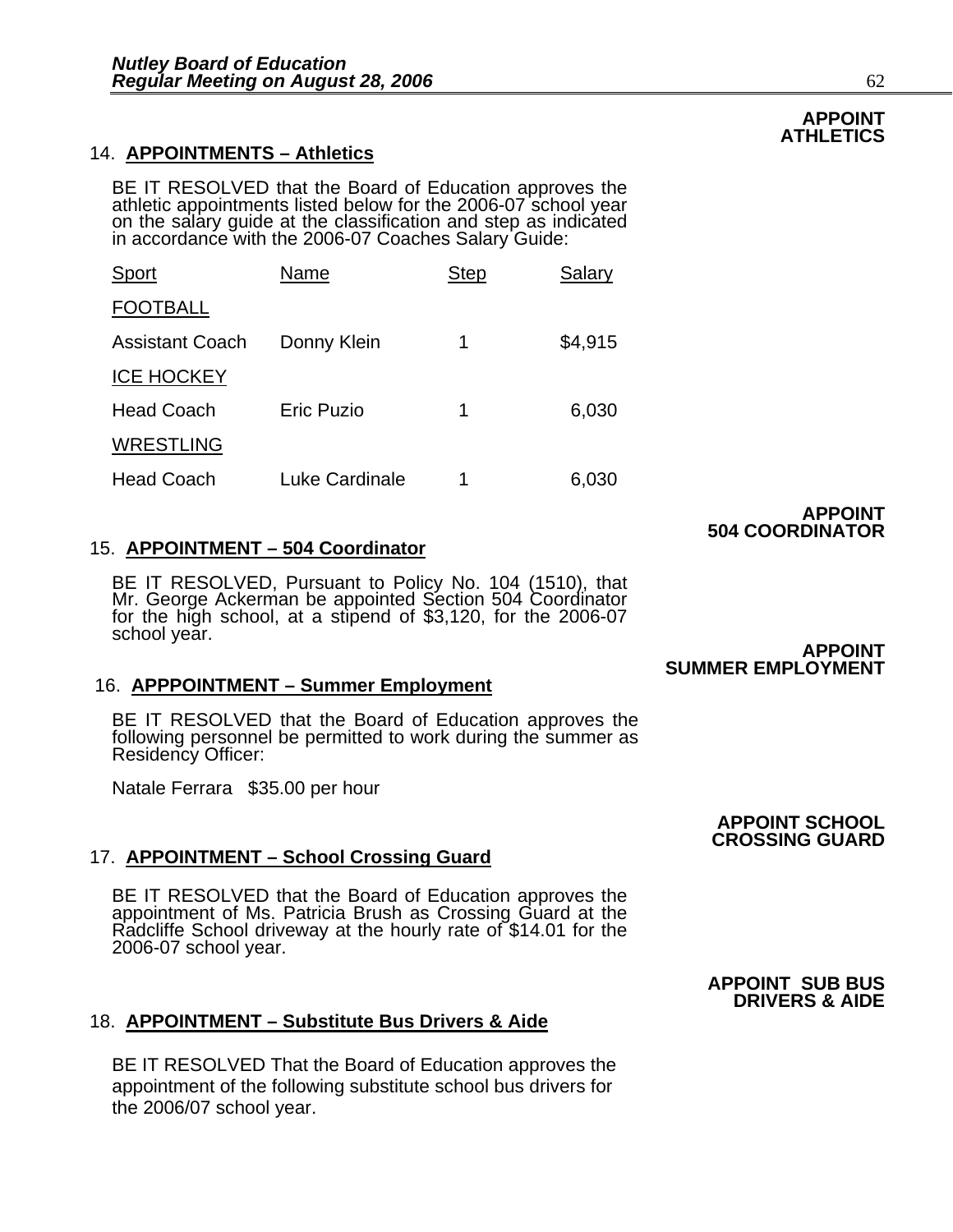#### **Drivers** Carmine Corino Mario DeSimone

#### **Aide**

Carmela Pontoriero

#### 19. **REAPPOINTMENTS – Part-time School Aides**

BE IT RESOLVED that the Board of Education approves the reappointment of the part-time aides, listed on the attached Schedule E for the 2006-07 school year at the hourly rate<br>established by the Board of Education.

#### **20. EXTRA COMPENSATION**

BE IT RESOLVED that the Board of Education approves the following personnel be paid extra compensation in the amounts indicated for services rendered:

#### **PAYMENT FOR EVENING HOURS-GUIDANCE - June 13 and 23, 2006**

| Donna Cocco                 | \$190.52 |
|-----------------------------|----------|
| Kathryn Comune              | 103.92   |
| James Mauro                 | 190.52   |
| <b>Mary-Frances Simmons</b> | 190.52   |
| Susan Scerbo                | 103.92   |

#### **PAYMENT FOR SUMMER HOURS – Month of August, 2006**

Joseph Piro \$4,350.00

#### **PAYMENT FOR SUMMER HOURS – Transition Program – Month of July, 2006**

Sharon Romaglia \$1,200.00

#### **PAYMENT FOR SUMMER HOURS – Month of July, 2006**

| <b>Donald DiGiovine</b> | \$3,451.00 |
|-------------------------|------------|
| <b>Sarah Fredericks</b> | 1,928,50   |
| Michelle Frusteri       | 1,857.00   |
| Susan Furnari           | 3,401.00   |
| Mari Konn               | 3,353.50   |
| Elaine Mauro            | 1,105.80   |
| Nicholas Norcia         | 1,092.90   |
| <b>Becky Pandolfi</b>   | 2,600.00   |
| Stephen Parigi          | 1,945.03   |
| Robert Topolski         | 3,451.00   |

#### **REAPPOINT P.T. SCHOOL AIDES E**

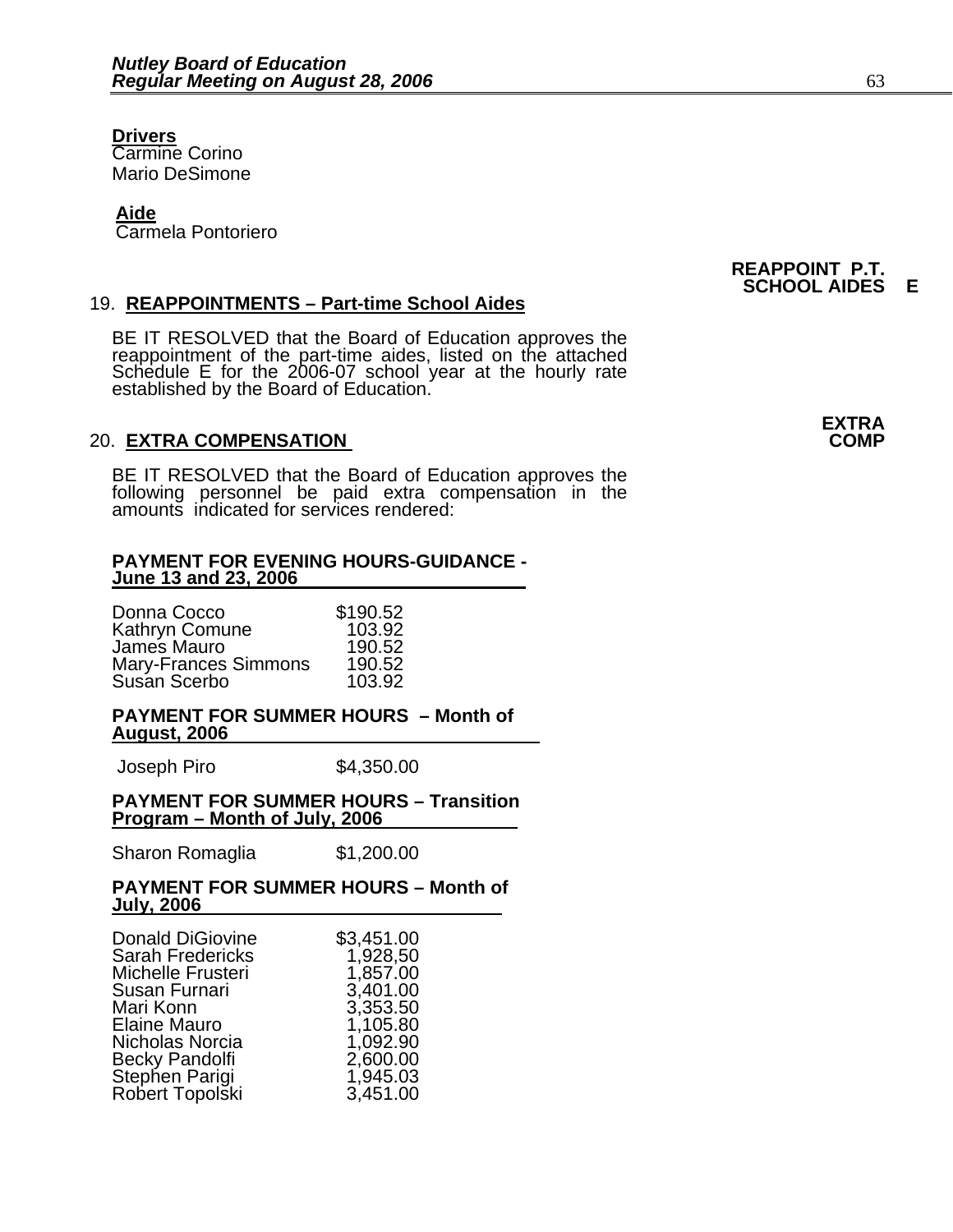#### **PAYMENT FOR SUMMER HOURS – Technology Department – July, 2006**

| Nancy Kehayes (9 days) |                    | \$4,676.94 |
|------------------------|--------------------|------------|
| Gina Russell           | $(7 \text{ days})$ | 892.50     |

#### **PAYMENT FOR SUMMER HOURS – Superintendent's Advisory Council – Developing the 2006-07 Priorities Report – July 10 and 17, 2006**

| \$289.80 |
|----------|
| 289.80   |
| 354.20   |
| 289.80   |
| 289.80   |
| 225.40   |
|          |

#### **PAYMENT FOR SUMMER HOURS – Character Education Plan – June 28, July 21, 25, 26 and August 2, 3, 2006**

| Joseph Cappello<br>Jolinda Griwert | \$1,200.00 |
|------------------------------------|------------|
|                                    | 1,200.00   |
| <b>Marcellino Marra</b>            | 1,200.00   |
| Joyce Wood                         | 1,200.00   |
| LuAnn Zullo                        | 1,200.00   |

#### 21. **CHANGE IN TRAINING LEVELS**

BE IT RESOLVED that the personnel listed on the attached Schedule F be advanced to the proper level of the salary guide in accordance with Board of Education Regulations, courses to qualify for such advancement, to be effective September 1, 2006.

#### 22. **LONGEVITY PAY**

BE IT RESOLVED that the Board of Education approves the following longevity payments:

Madeline Cucuzza-\$2,240(prorated)-Eff. Sept. 1, 2006 (15 yrs)<br>Anne Laudadio -\$4,300 (prorated)-Eff. Sept.1, 2006 (25 yrs)<br>JoAnn Luzzi -\$2,240 (prorated)-Eff. Sept.1, 2006 (15 yrs)<br>R. McConnon -\$2,240 (prorated)-Eff. Sept.1

#### 23. **TRANSFER OF PERSONNEL**

BE IT RESOLVED that the Board of Education approves, upon the recommendation of the Superintendent of Schools, the following transfers:

**LONGEVITY PAY**

**CHANGE IN TRAINING LEVELS F**

#### **TRANSFER OF PERSONNEL**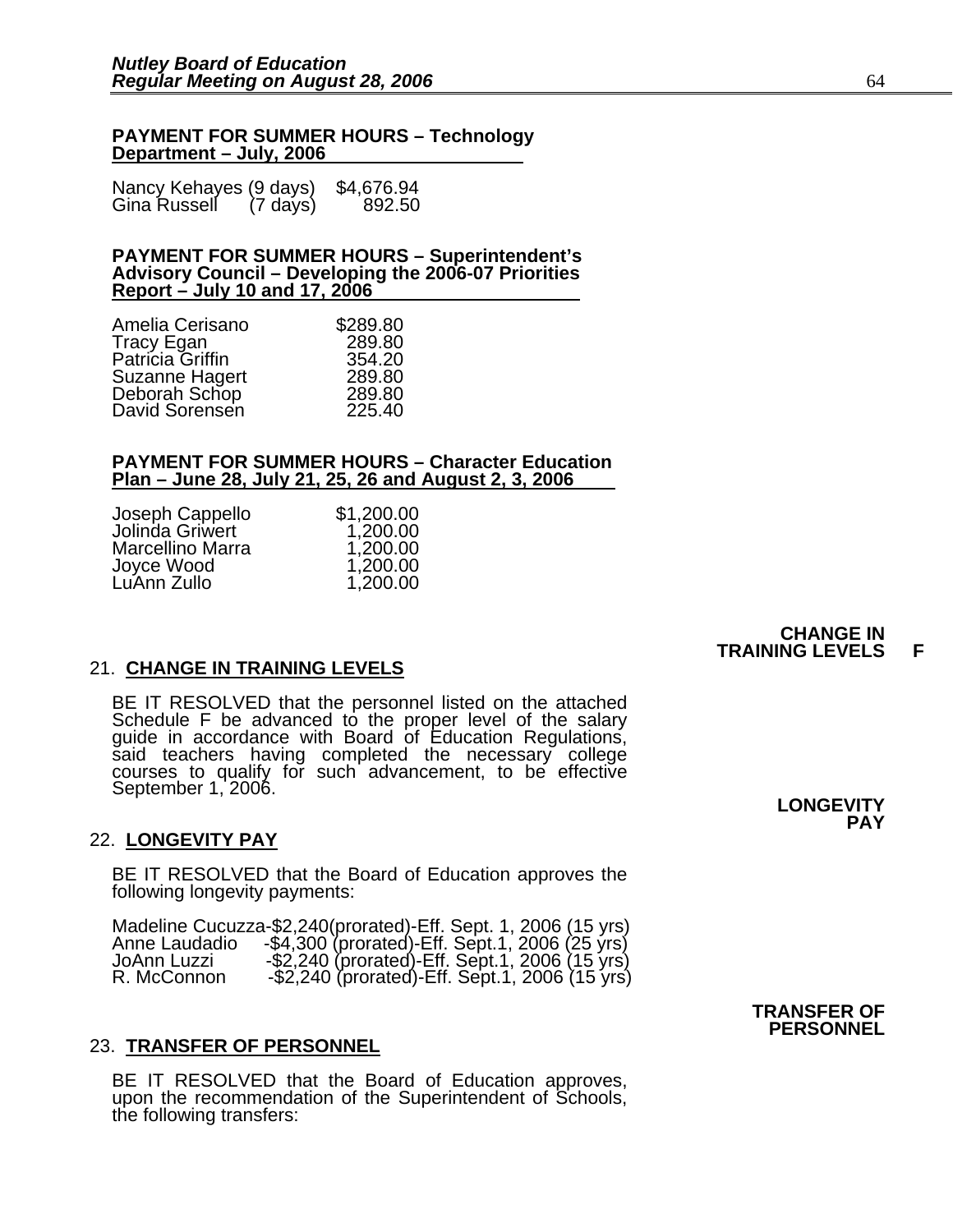Name From To

Alisa Gennace Radcliffe District-<br>Heather McGovern Yantacaw Lincoln Heather McGovern Yantacaw<br>Erika Pavlecka **Bandary** Radcliffe

Jill Divilio Washington High School Spring Garden

> **ADOPTION OF PRIORITIES 2006/2007**

#### 24. **ADOPTION OF PRIORITIES – 2006/2007**

Trustee Alamo moved, and Trustee Del Tufo seconded, the following resolution. Upon being put to a roll call vote the resolution was approved.

BE IT RESOLVED that the Board of Education approves the following priorities for the 2006/2007 school year:

- Implementation of district five year facilities plan
- Implementation of state-mandated school-level objectives for each school
- Implementation of District Harassment, Intimidation and Bullying Program
- Implementation of District Revised Emergency Management Plan
- Implementation of Stage 1 Science Calendar Curriculum Mapping Grades K-6
- Implementation of Differentiated Instruction/Inclusion Instructional Strategies - Grades K-4
- Implementation of Mathematics Curriculum Grades 5 & 6
- Implementation of the One Step Web Page Grades 5-6
- Implementation of Language Arts New Strategies (Wilson Reading, Four Square Writing) in Elementary Grades
- Implementation of Core Curriculum Content Standards Grades K-12
- Implementation of Computer Courses Grades 7-9
- Implementation of Language Arts Literacy Grades 1 -2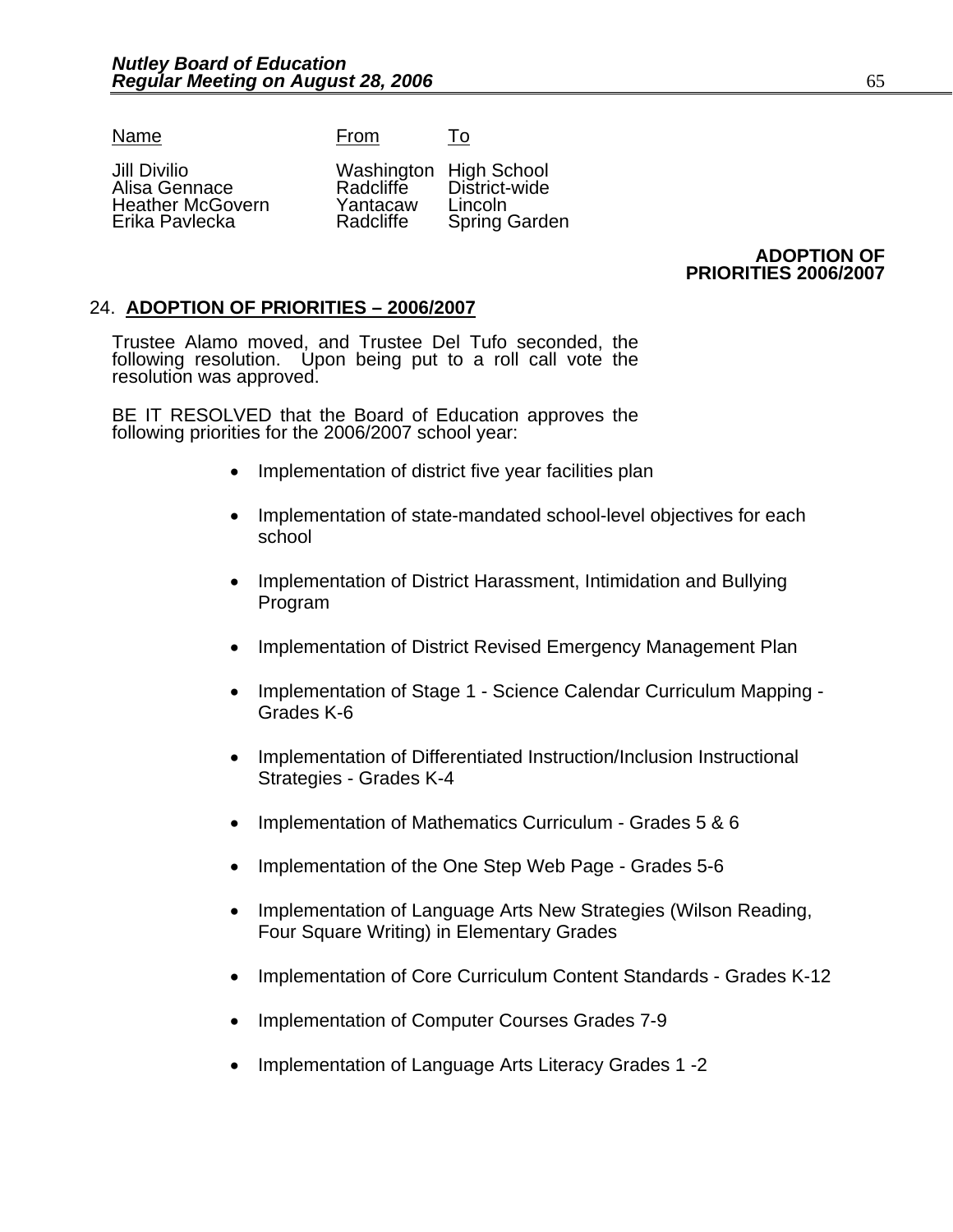### **NEW PRIORTIES**

#### **ACADEMIC/CURRICULUM**

Review of Facilities Plan - Elementary, Franklin Middle School and Nutley High **School** 

- Development of Curriculum Mapping and Testing in Mathematics Grades 7-8
- Review of Practical (Life Skills) and Performing Arts Curriculum Program - Grades 9-12
- Review of Pre-School Special Education Program
- Review Language Arts Literacy and Mathematics Special Education Programs - Grades 7 & 8
- Review of Language Arts Writing Programs Grades 3-8
- Review of disaster, readiness plan including contingency plan
- Academic Committee to verify that all district-wide approved curriculum is implemented with indicator established for student progress.
- Develop and implement a Gifted and Talented Program
- Implement Foreign Language Program at K-6 level
- Incorporate the Dare Program into our Health Curriculum

#### **ATHLETIC**

- Ensure that all student athletes have the opportunity to participate in an educationally sound, interscholastic athletic program
- Implement coaches and parent handbook

#### **FINANCIAL**

- Ensure that a financial plan is developed in order to meet district priorities
- Continue finding capital improvement funding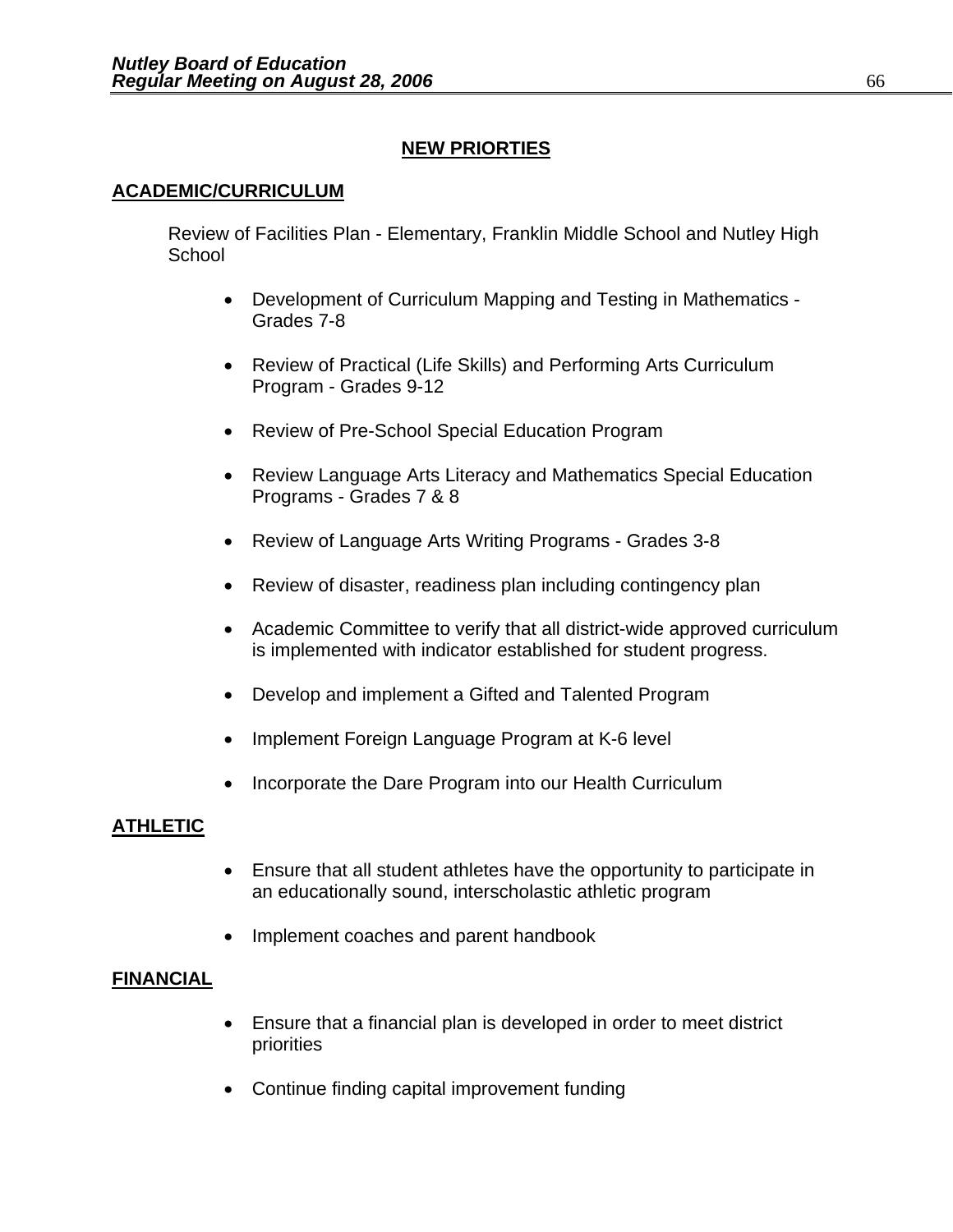### **FACILITY**

- Develop a scope of work and a reference plan to secure funding to implement an elementary improvement plan
- Review and revamp our facility maintenance plan district-wide

#### **PERSONNEL**

- Review and revise district-wide job descriptions, create job descriptions where needed
- Review all non-instructional position for efficiency

#### **SAFETY**

- Provide educationally sound programs to ensure adequate safety measures are in place and all safety related curriculum is taught by certified instructors in their specialty field
- Implement Random Drug Testing Program

### **TECHNOLOGY**

- Implementation of District Technology Plan
- Implementation of Technology Education Curriculum K-8

#### **OTHER IMPORTANT CURRICULUM RELATED ITEMS**

- In-service training for K-12 faculty in Language Arts Literacy, Mathematics, Science and Social Studies
- In-service training for K-12 faculty in Instructional Theory into Practice(ITIP)
- In-service training for K-12 staff in technology integrations and web-site development
- In-service training of K-12 staff in I & RS (Intervention and Referral Services) and 504's
- In-service training for Affirmative Action Policies
- In-service training in Harassment, Intimidation and Bullying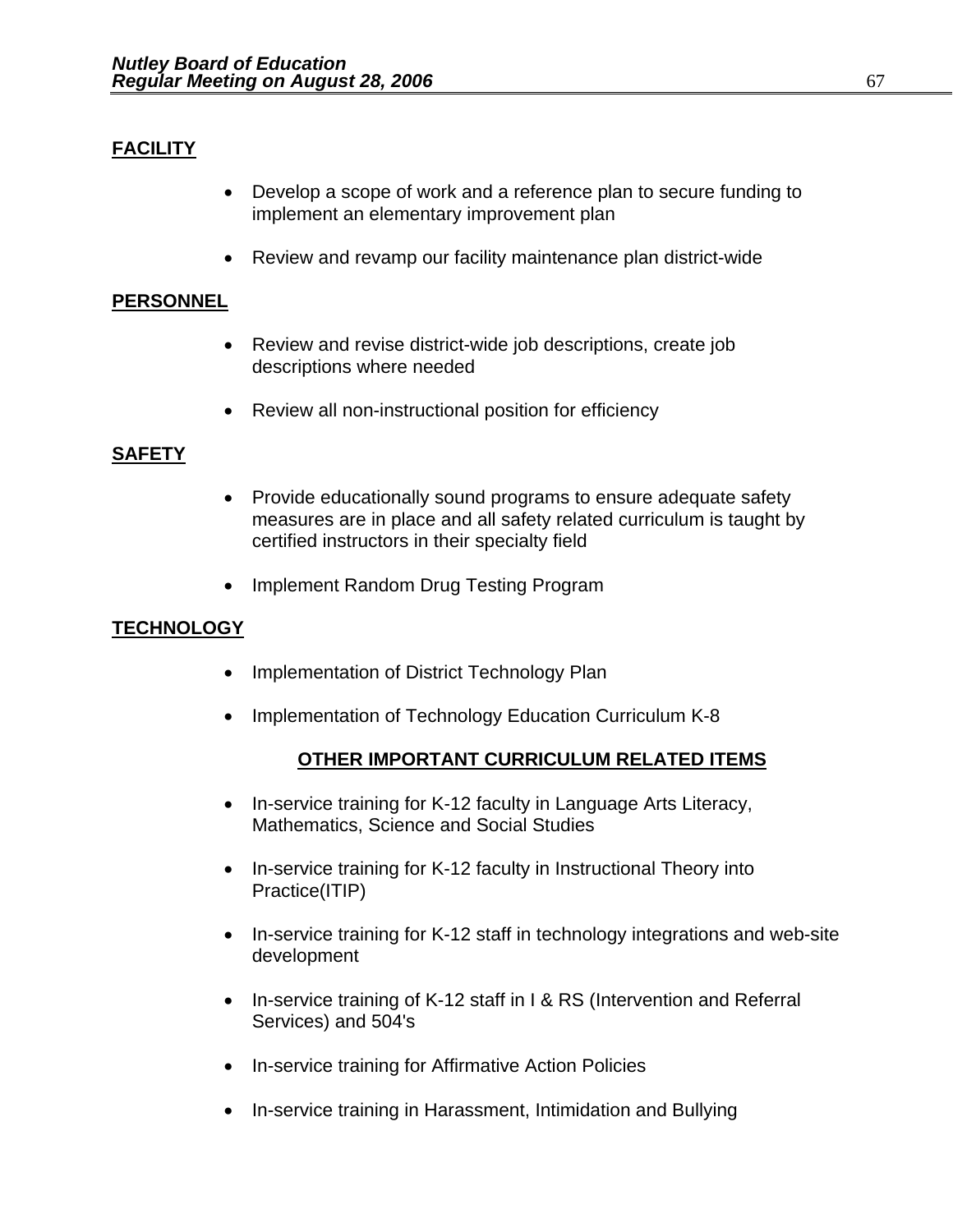- In-service training in Character Education Program
- In-service in Mentoring Program
- In-service training for State assessments (NJASK 3/4,5,6,7)GEPA, HSPA, and District Terra Nova Tests.
- In-service training in Suicide Prevention Grades 1-12
- In-service training in Special Education related processes (e.g. Inclusion, Differentiated Instruction, etc.)

#### **ADOPTION OF PRIORITIES – 2006/2007**

BE IT RESOLVED that the Board of Education approves the following priorities for the 2006/2007 school year.

#### NEW ACADEMIC PRIORITIES

- Develop a plan to meet annual yearly progress for Franklin Middle School
- Assure vertical and horizontal articulation between elementary schools, middle school and high school grade levels

#### **APPROVE 8TH GRADE VECTOR SOCIAL STUDIES**

#### 25. **APPROVAL OF THE GRADE 8 SOCIAL STUDIES and GRADE 8 VECTOR SOCIAL STUDIES CURRICULUM**

Trustee Reilly moved, and Trustee Alamo seconded, the following resolution. Upon being put to a roll call vote the resolution was approved.

BE IT RESOLVED that the Board of Education approves the Grade 8 Social Studies and Grade 8 Vector Social Studies Curriculum presented at the July 24, 2006 Board Meeting.

#### **TEXTBOOK APPROVAL**

#### 26. **TEXTBOOK APPROVAL**

Trustee Parisi moved, and Trustee Viola seconded, the following resolution. Upon being put to a roll call vote the resolution was approved.

BE IT RESOLVED that the Board of Education approves the use of the following textbook: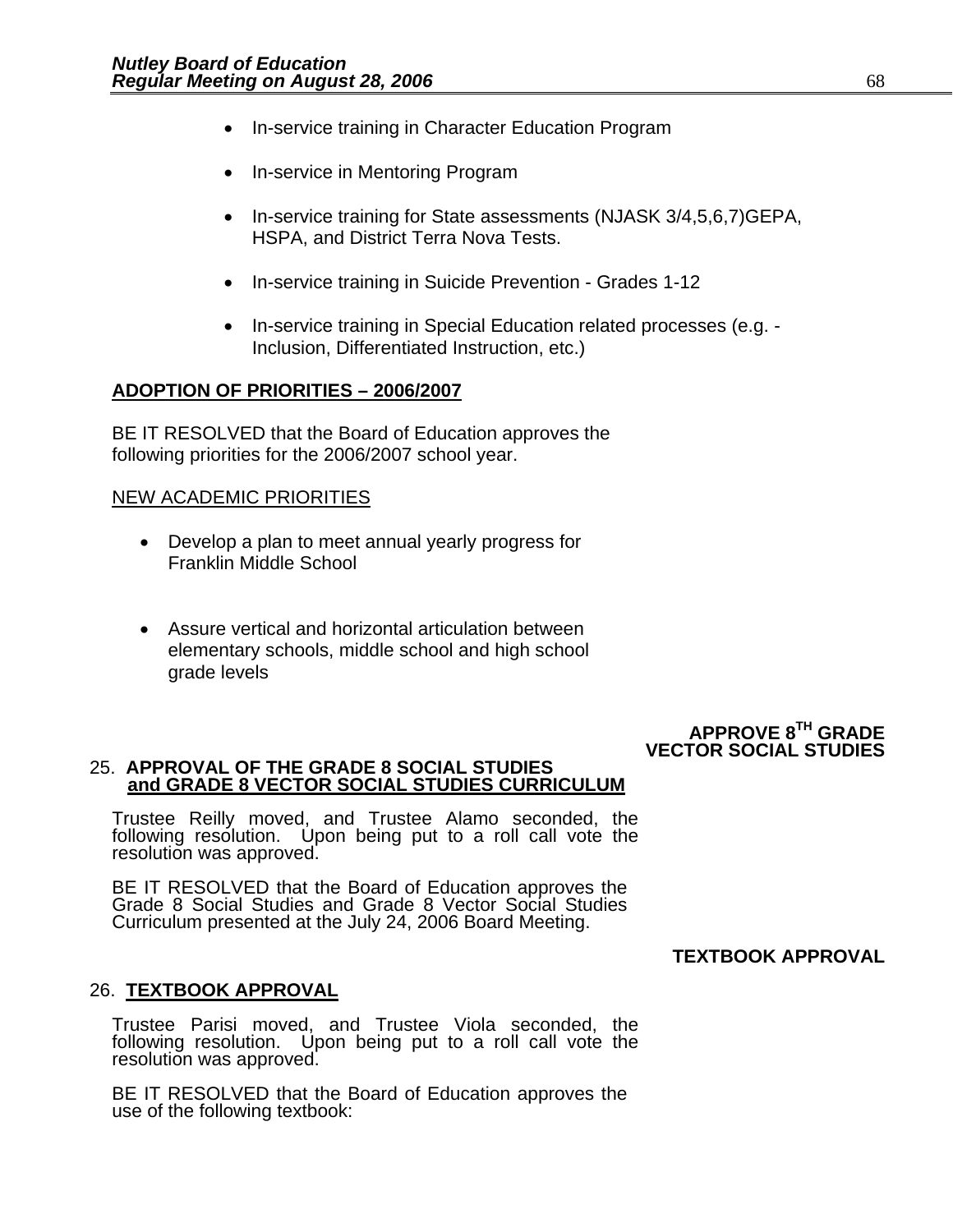#### GRADE EIGHT SOCIAL STUDIES GRADE EIGHT VECTOR SOCIAL STUDIES

Journey Across Time: The Early Ages Spielvogel, Jackson J. Publishers, Glencoe-McGraw Hill and The National Geographic Society, 2005 **APPOINT** 

#### 27. **APPOINTMENT – Lincoln School Principal Mrs. Lorraine Restel**

Trustee Del Tufo moved, and Trustee Viola seconded, the following resolution. Upon being put to a roll call vote the resolution was approved.

BE IT RESOLVED that the Board of Education approves the<br>appointment of Mrs. Lorraine Restel as Lincoln School Principal for the 2006/2007 school year, effective September 1, 2006, at the annual salary of \$97,928, M.A.+30 Step 2, plus<br>\$2,900 longevity, in accordance with the 2006/2007 Administrators' Salary Guide.<br>**APPOINT HEALTH** 

#### 28. **APPOINTMENT – Health & Physical CHAIRPERSON Education Chairperson Miss Anna Melnyk**

Trustee Alamo moved, and Trustee Parisi seconded, the following resolution. Upon being put to a roll call vote the resolution was approved.

BE IT RESOLVED that the Board of Education approves the<br>appointment of Miss Anna Melnyk as Health & Physical<br>Education Chairperson for the 2006/2007 school year, effective September 1, 2006, at the annual salary of \$98,608<br>M.A.+30 Step 9, plus \$4,300 longevity, in accordance with the<br>2006/2007 Administrators' Salary Guide.

### **BUSINESS ADMINISTRATOR/** *BUSINESS ADMINISTRATOR/* **BOARD SECRETARY'S RESOLUTIONS** RESOLUTIONS

Trustee Williams moved, and Trustee Viola seconded, a that the Board approves the Administrator/Board Secretary's Resolutions numbers 1<br>through 25 as listed below.

Trustee Reilly amended Resolution 3 – Bill and Mandatory payment to remove check #070324 to Bill Leary Air Conditioning & Heating and check #070443 to Pennoni Associates Inc.

# **BA/BOARD**

# **& PHYSICAL ED**

**PRINCIPAL**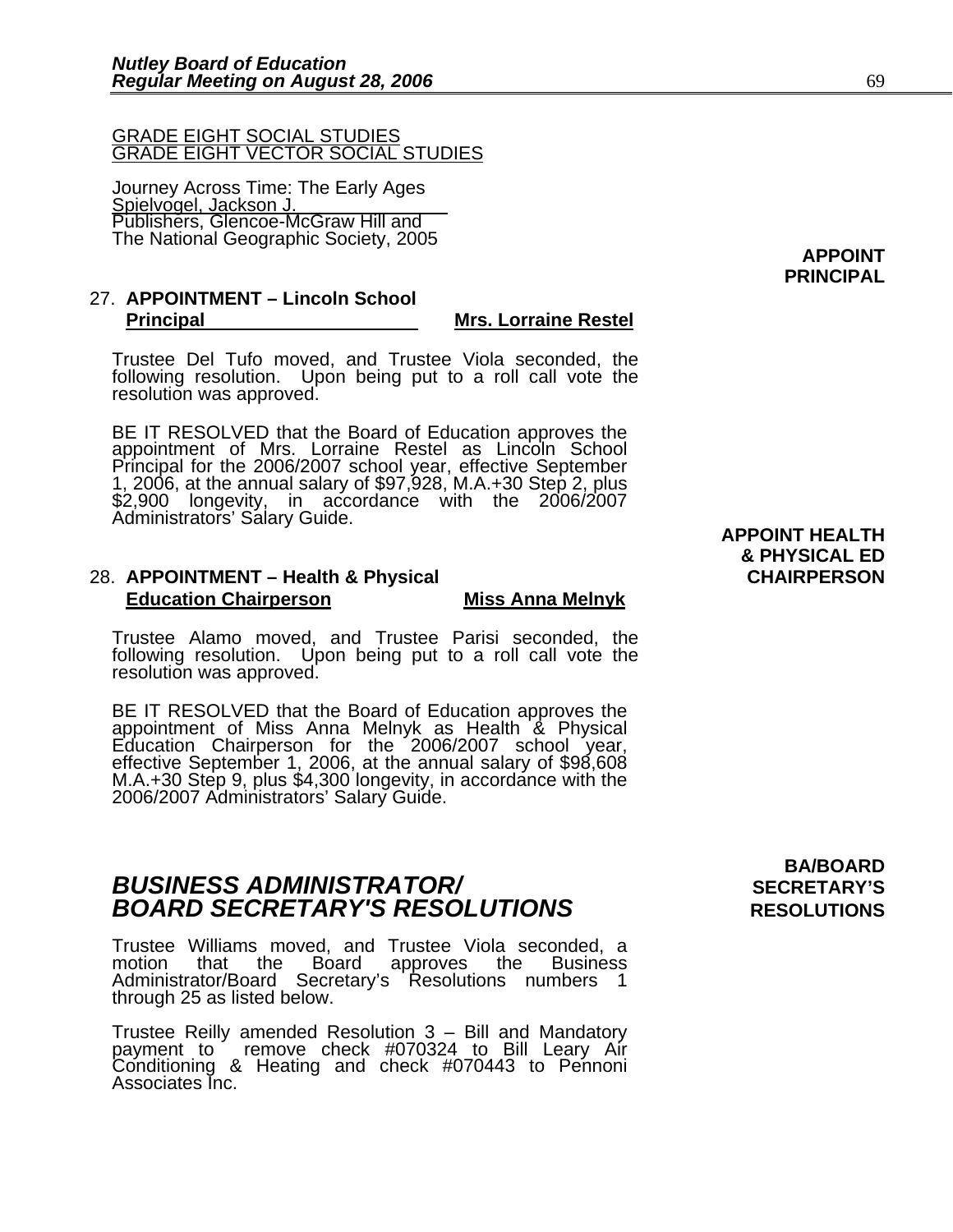Trustee Reilly made a motion, and Trustee Moscaritola seconded, to table Resolution 22 – Approval of Food Service<br>Management Company.

Upon being put to a roll call vote the motion was approved with the following exception:

1. Trustee Viola voted "No".

The Business Administrator/Board Secretary's Resolutions 1 through 17, 19 and 20 and Resolutions 23 through 25 were approved by roll call vote with the following exceptions:

1. Resolution 18 – Approval of Partial Payment to Bill Leary Air Conditioning & Heating was removed from the agenda.

2. Resolution 21 – Approval of Authorization to Implement an Activity Fee was removed from the agenda.

#### **1. SECRETARY & TREASURER'S REPORT**

BE IT RESOLVED that the Board of Education approves the acknowledgement and acceptance of the reports of the Board<br>Secretary (Appendix A) and Treasurer of School Monies (Appendix B) for the period of July 31, 2006.

#### 2. CERTIFICATION OF MAJOR ACCOUNT FUND STATUS

BE IT RESOLVED that pursuant to NJAC 6A:23-2.11(c) 4, the Nutley Board of Education certifies that as of July 31, 2006, after review of the Secretary's monthly financial report (Appropriations section) and upon consultation with the appropriate district officials, to the best of its knowledge no major account or fund has been over-expended in violation of NJAC 6A:23-2.11(b) and that sufficient fu meet the district's financial obligations for the remainder of the fiscal year. (Major funds are General Fund, Capital Projects and Debt Service.)

### 3. **BILLS AND MANDATORY PAYMENTS MANDATORY C PAYMENTS**

BE IT RESOLVED that the Board of Education approves the payment of bills and mandatory payments dated August 28, 2006 in the total amount of \$4,065,668.56 (Appendix C).

## 4. **REQUESTS FOR USE OF SCHOOL BUILDINGS AND USE OF BUILDINGS D**

BE IT RESOLVED that the Board of Education approves the requests for the use of school buildings and grounds (Appendix D), that conform to the rules and regulations set by the Board of Education.

### **SECY. & TREAS. A**

### **CERTIFICATION<br>MAJOR ACCOUNT FUND STATUS**

**BILLS &** 

### **GROUNDS AND GROUNDS**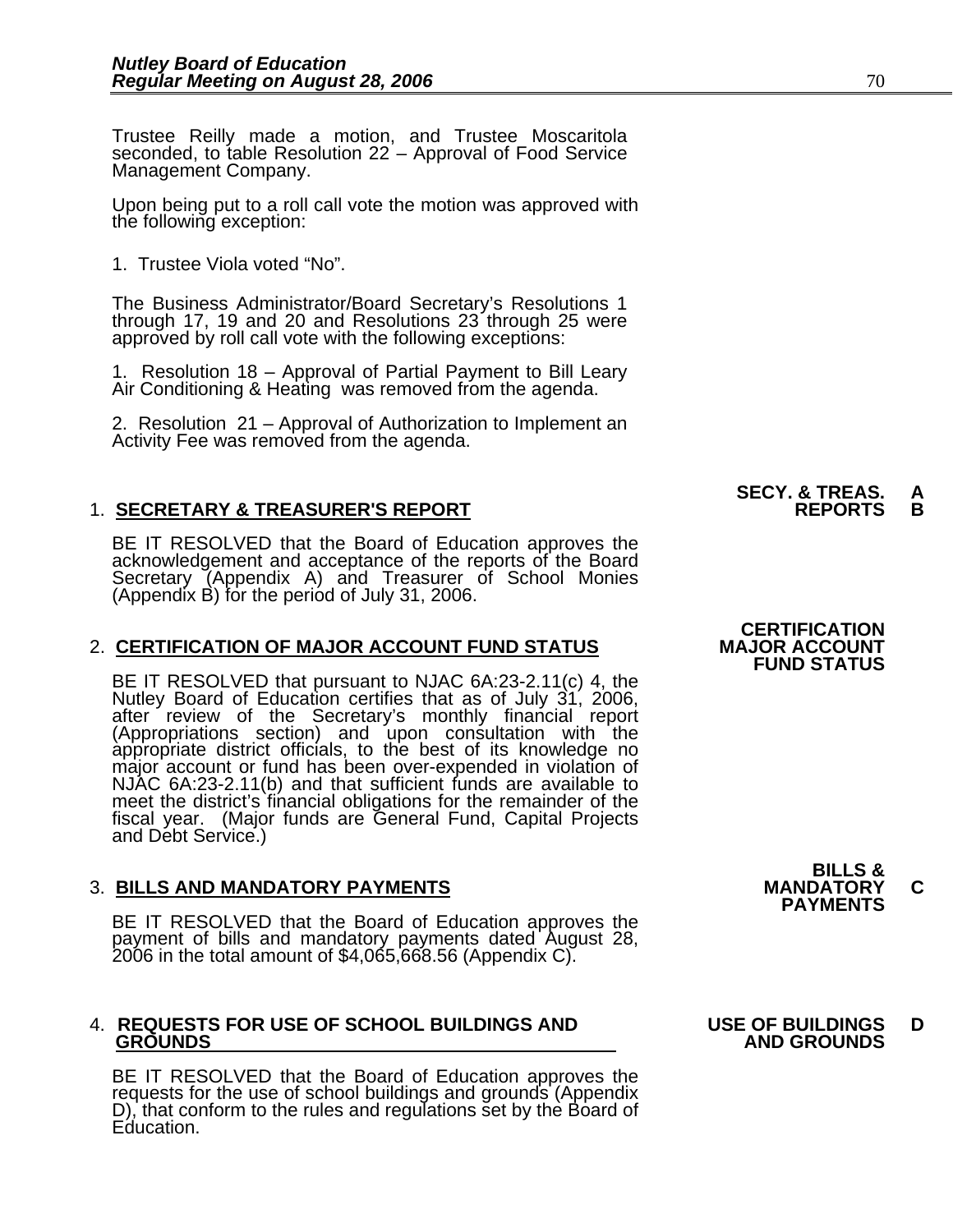### 5. **TRANSFER SCHEDULE TRANSFER E SCHEDULE**

BE IT RESOLVED that the Board of Education approves, in compliance with NJAC 6A:23-2.11(c)3ii, and NJSA 18A:22-8-1, the transfers in the 2006-07 budget dated July 31, 2006 in the amount of \$12,828.75 as appended (Appendix

#### 6. **JOINT TRANSPORTATION AGREEMENT**

BE IT RESOLVED, that the Nutley Board of Education<br>approves the following Joint Transportation Agreement with the<br>Bloomfield Board of Education to provide transportation for<br>Special Education students from Bloomfield to th

Subject to approval of the County Superintendent of Schools.

| RT# | # OF<br><b>STUDENTS</b> | <b>SCHOOL</b>                                 | COST<br><b>PER DIEM</b> |
|-----|-------------------------|-----------------------------------------------|-------------------------|
| 9   | 13                      | Essex County Voc Tech<br><b>West Caldwell</b> | \$143.50                |
| 12  | 2                       | <b>ECLC</b><br>Chatham                        | S<br>75.00              |
| 14  | 1                       | <b>Midland School</b><br>North Branch         | \$127.00                |
| 15  | 2                       | The Children's Institute<br>Verona            | 56.00<br>S              |

An additional charge of \$10 per diem will be added for each additional student on an established route.

> **JOINT TRANSPORTATION**

#### 7. **JOINT TRANSPORTATION AGREEMENT**

BE IT RESOLVED, that the Nutley Board of Education<br>approves the following Joint Transportation Agreement with the<br>Belleville Board of Education to provide transportation for<br>Special Education students from Belleville to th

Subject to approval of the County Superintendent of Schools.

**JOINT TRANSPORTATION**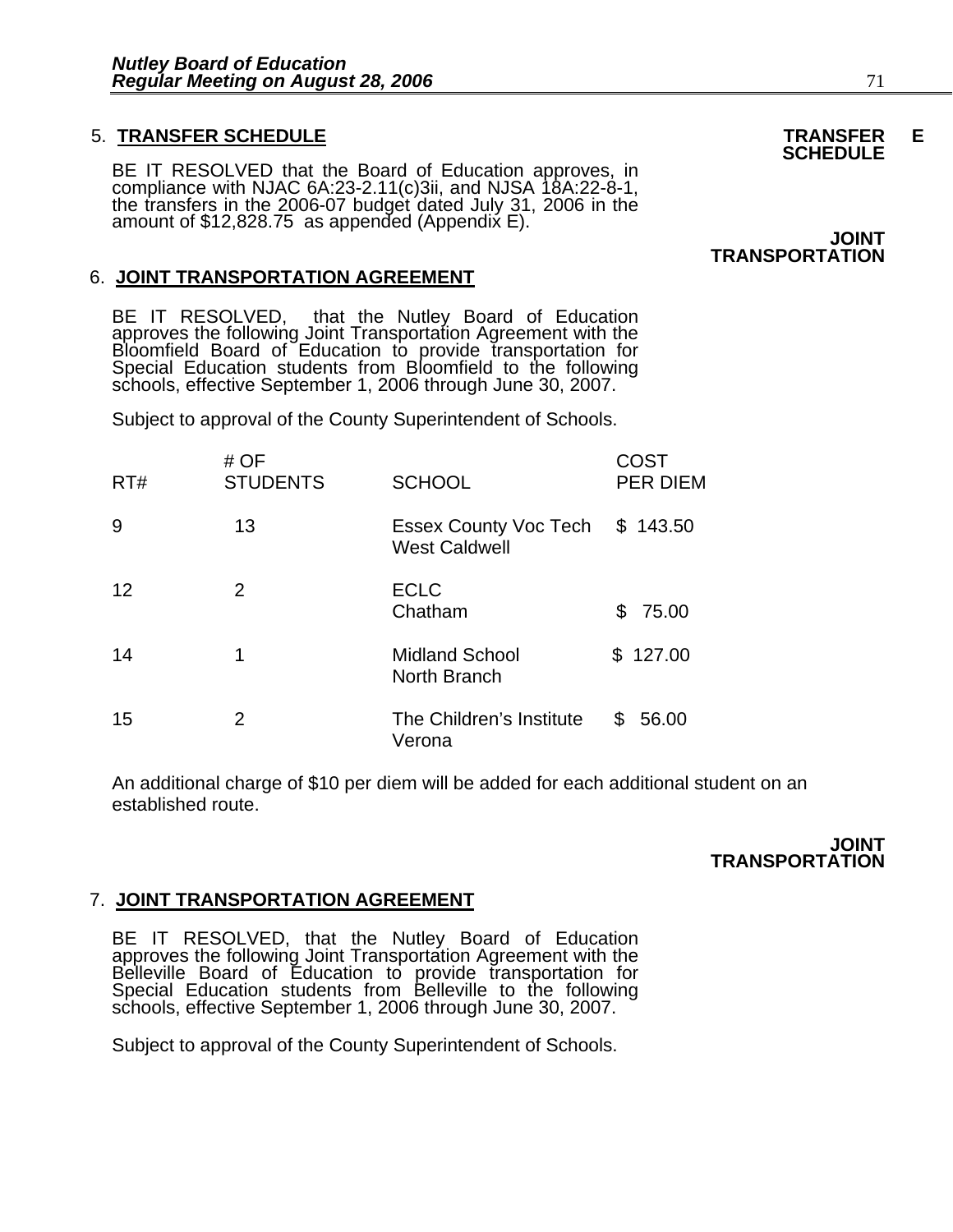| RT# | # OF<br><b>STUDENTS</b> | <b>SCHOOL</b>                  | <b>COST</b><br><b>PER DIEM</b> |
|-----|-------------------------|--------------------------------|--------------------------------|
| 12  | 2                       | <b>ECLC</b><br>Chatham         | \$69.75                        |
|     |                         | <b>Felician School</b><br>Lodi | \$48.00                        |

#### **TRANSPORTATION CONTRACT**

#### 8. **TRANSPORTATION CONTRACT**

BE IT RESOLVED, that the Nutley Board of Education<br>approves a transportation contract Parent #1 with a parent to<br>provide transportation for one Special Education Student from<br>Nutley to Bleshman School, Paramus, NJ effectiv 1, 2006 through June 30, 2007 at a cost of \$33.00 per day.

(Subject to approval of the County Superintendent of Schools)

#### **TRANSPORTATION CONTRACT**

#### 9. **TRANSPORTATION CONTRACT**

BE IT RESOLVED, that the Nutley Board of Education<br>approves a transportation contract Parent #2 with a parent to<br>provide transportation for one Special Education Student from<br>Nutley to Horizon School, Paramus, NJ effective 2006 through June 30, 2007 at a cost of \$35.00 per day.

(Subject to approval of the County Superintendent of Schools)

#### **CONSTRUCTION CHANGE DIRECTIVE FMS**

#### 10. **APPROVAL OF CONSTRUCTION CHANGE DIRECTIVE FOR ADDITIONS AND ALTERATIONS TO FRANKLIN MIDDLE SCHOOL**

BE IT RESOLVED that the Board of Education approves the recommendations from DCM Architecture, Inc., our Architect, and Tri-Tech Engineering, our Construction Manager, for a Construction Change Directive in the amount of \$31,647.00 for Additions and Alterations to Franklin Middle School.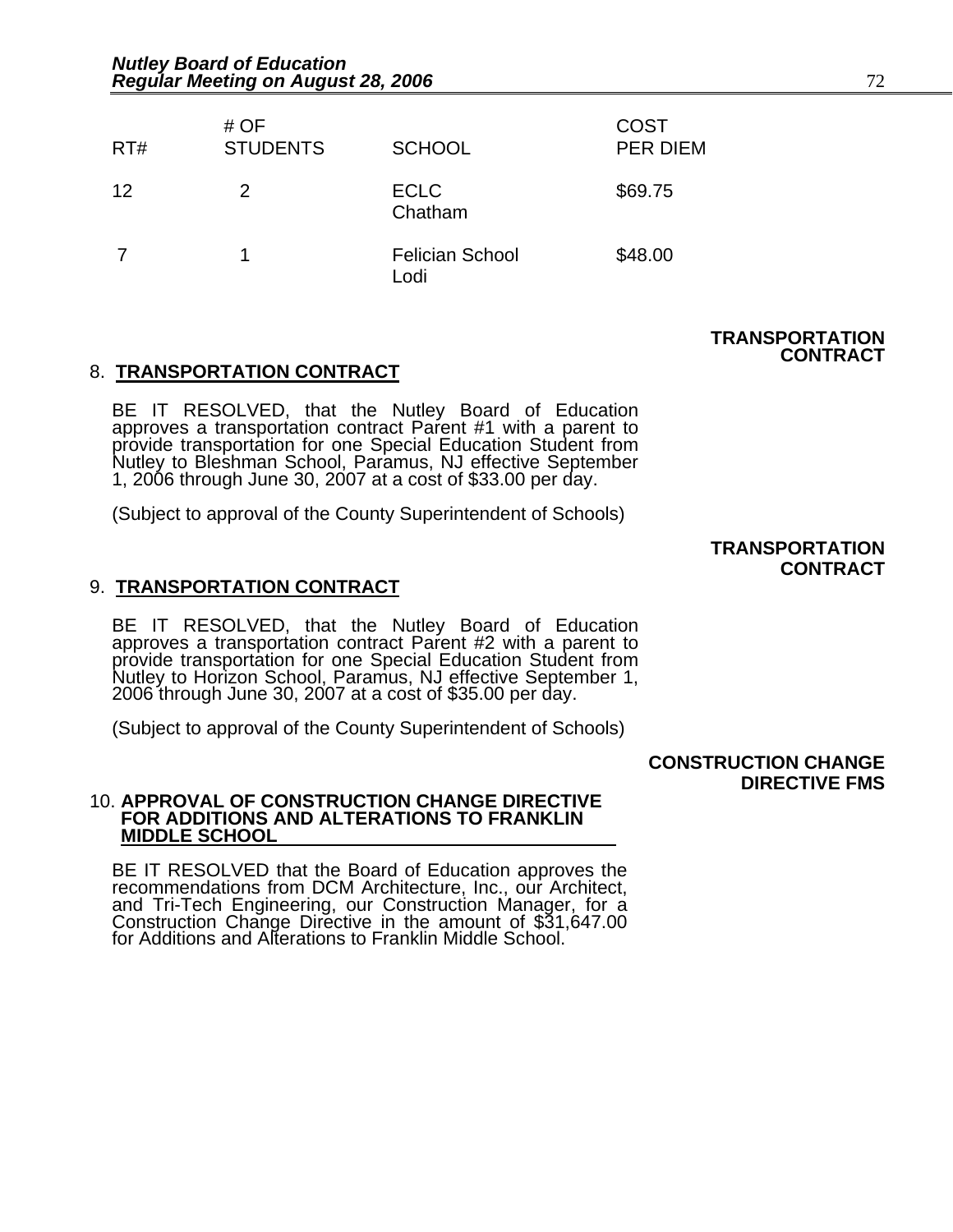#### **APPROVAL OF NCLB GRANT APPLICATION**

#### 11. **APPROVAL OF SUBMISSION OF GRANT APPLICATION No Child Left Behind Act (NCLB) – FY 2007**

BE IT RESOLVED that the Board of Education approves the submission of the application for a FY 2007 Grant under the No Child Left Behind Act (NCLB) in the following amounts: 

Title l Part A \$159,676 Title II Part A 100,013<br>Title II Part D 708 Title II Part D Title III 20,124<br>Title IV 11.218 Title IV 11,218<br>Title V 6.270  $6,270$ 

\$298,009

#### **AMEND APPROVE PARTIAL PAY CHANREE CONSTRUCTION CO.**

#### 12. **AMEND APPROVAL OF PARTIAL PAYMENT TO CHANREE CONSTRUCTION CORP.**

BE IT RESOLVED that the Board of Education approves the amending of the resolution, approved at the July 24, 2006 Board Meeting, to reflect a change in the amount to<br>\$964,756.08.

> **AMEND APPROVE PARTIAL PAY TRU-VAL ELECTRIC CORP.**

## 13. **AMEND APPROVAL OF PARTIAL PAYMENT TO TRU-VAL ELECTRIC CORP.**

BE IT RESOLVED that the Board of Education approves the amending of the resolution, approved at the July 24, 2006 Board Meeting, to reflect a change in the amount to \$214,459.13.

**APPROVE PARTIAL PAY CHANREE CONSTRUCTION CO.** 

### 14. **APPROVAL OF PARTIAL PAYMENT TO CHANREE CONSTRUCTION CO.**

BE IT RESOLVED that the Board of Education approves partial payment in the amount of \$678,405.00 to Chanree Construction Co. for the Franklin Middle School Additions and Alterations Project as per the recommendation of the Board's architect and construction manager.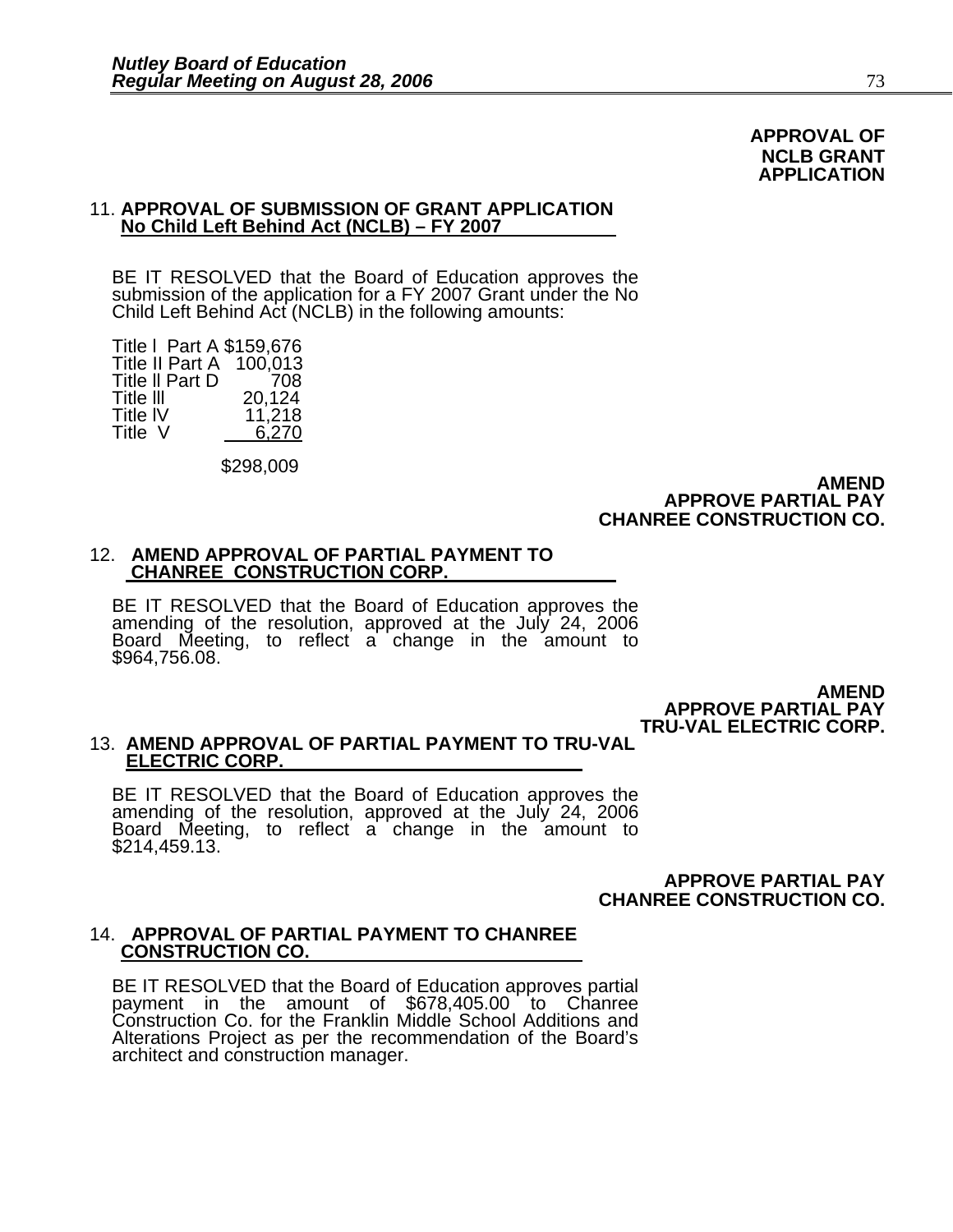# 15. **APPROVAL OF PARTIAL PAYMENT TO SPARTA STEEL CORP.**

BE IT RESOLVED that the Board of Education approves partial payment in the amount of \$182,494.00 to Sparta Steel Corp. for the Franklin Middle School Additions and Alterations Project as per the recommendation of the Board's architect and construction manager.

#### 16. **APPROVAL OF PARTIAL PAYMENT TO A. PFLUGH, INC. A. PFLUGH, INC.**

BE IT RESOLVED that the Board of Education approves partial payment in the amount of \$215,619.47 to A. Pflugh, Inc. for the Franklin Middle School Additions and Alterations Project as per the recommendation of the Board's architect and construction manager.

# 17. **APPROVAL OF PARTIAL PAYMENT TO TRU-VAL ELECTRIC CORP.**

BE IT RESOLVED that the Board of Education approves partial payment in the amount of \$349,825.70 to Tru-Val Electric Corp.<br>for the Franklin Middle School Additions and Alterations Project<br>as per the recommendation of the Board's architect and construction manager. **REMOVED FROM AGENDA** 

 **APPROVE PARTIAL PAY BILL LEARY** 

# 18. **APPROVAL OF PARTIAL PAYMENT TO BILL LEARY AIR CONDITIONING & HEATING**

BE IT RESOLVED that the Board of Education approves partial payment in the amount of \$328,643.00 to Bill Leary Air<br>Conditioning & Heating for the Franklin Middle School Additions<br>and Alterations Project as per the recommendation of the and Alterations Project as per the recommendation of the Board's architect and construction manager.

> **AWARD OF CONTRACT NIRAM – YANTACAW SCHOOL**

#### 19. **AWARD OF CONTRACT – CEILING REPAIRS AT YANTACAW SCHOOL**

WHEREAS, proposals for ceiling repairs at Yantacaw School were issued on Monday, August 21, 2006, and

WHEREAS, proposals for ceiling repairs at Yantacaw School were publicly opened and read aloud on Tuesday, August 22, 2006, at 4:00 p.m. in the office of the Business Administrator/Board Secretary, and

**APPROVE PARTIAL PAY** 

 **APPROVE PARTIAL PAY TRU-VAL ELECTRIC CORP.** 

#### **APPROVE PARTIAL PAY SPARTA STEEL CORP.**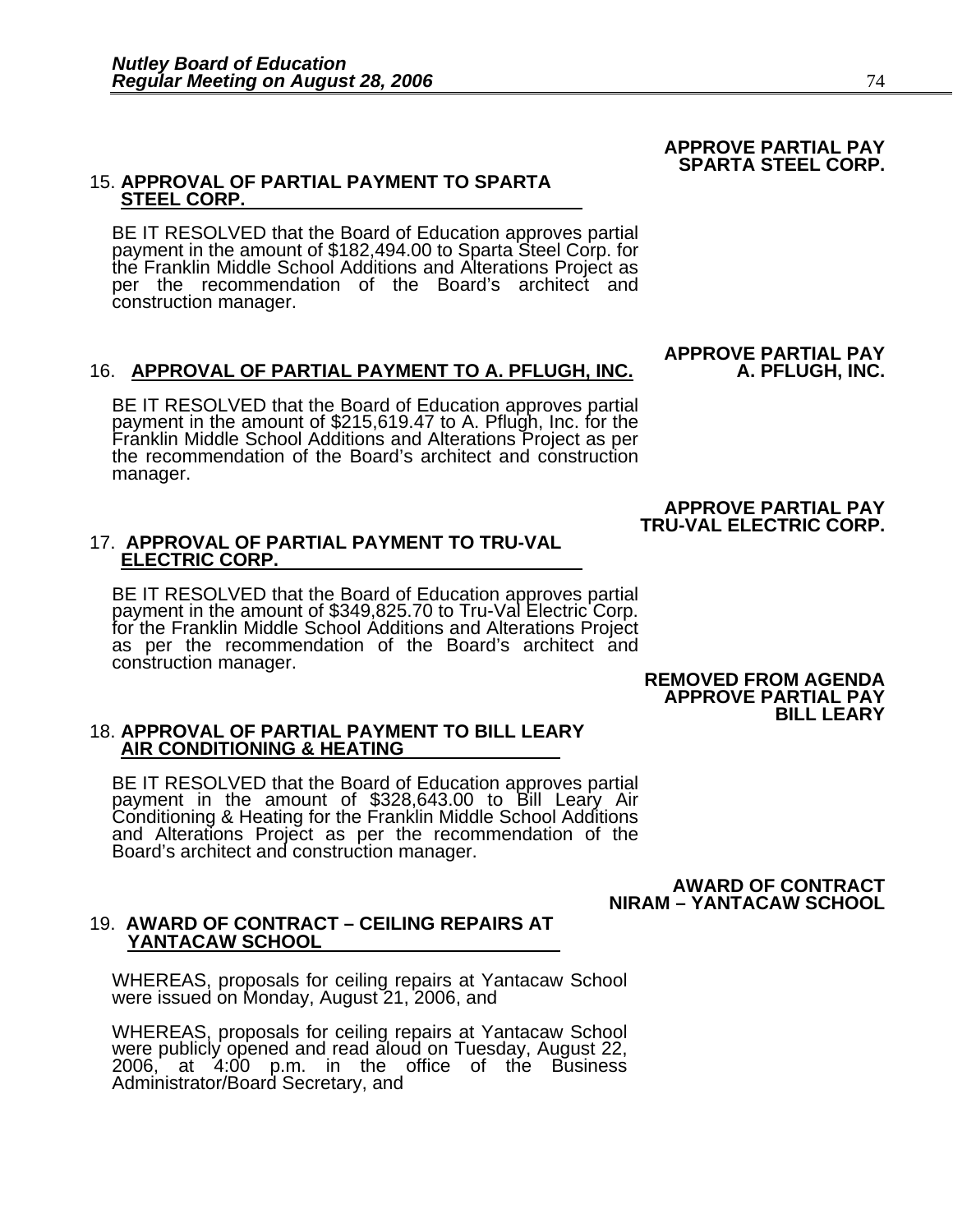WHEREAS, the proposal of NIRAM Inc. totaling \$547,000 meets all specifications, and is therefore the lowest responsible bidder,

WHEREAS the architect has recommended that the Board accept Alternate #1 in the amount of \$50,000,

NOW, THEREFORE, BE IT RESOLVED that the Board of Education, as per the recommendation of architect Lee Heckendorn, approves the award of a contract to NIRAM, Inc., 91 Fulton Street, Unit 4, Boonton, NJ 07005 in the total amount of \$597,000.

#### **THERAPEUTIC**  20. **THERAPEUTIC SCHOOL FOOD SERVICE AGREEMENT - FOOD SERVICE 2006-07 School Year AGREEMENT AGREEMENT**

BE IT RESOLVED that the Board of Education approves the Food Service Agreement with the Therapeutic School at Community Health Care Network, Inc., Belleville, NJ for the 2006-07 school year.

### 21. **APPROVAL OF AUTHORIZATION TO IMPLEMENT AN ACTIVITY FEE**

BE IT RESOLVED that the Board of Education approves the authorization for the Superintendent to implement an activity fee for the school year 2006/2007 as follows:

| <b>Nutley High School</b>     | \$25.00 |
|-------------------------------|---------|
| <b>Franklin Middle School</b> | \$10.00 |
| <b>Elementary Schools</b>     | \$5.00  |
| <b>CAT Program</b>            | \$25.00 |

#### **TABLED APPROVE FOOD SERVICE AGREEMENT**

#### 22. **APPROVAL OF FOOD SERVICE MANAGEMENT COMPANY**

BE IT RESOLVED that the Nutley Board of Education (herein referred to as the Local Education Agency) approve Dowling Food Service Management, Inc. (herein referred to as the Food Service Management Company) as its Food Service Management Company for the 2006/2007 school year.

#### **REMOVED FROM AGENDA APPROVE IMPLEMENT ACTIVITY FEE**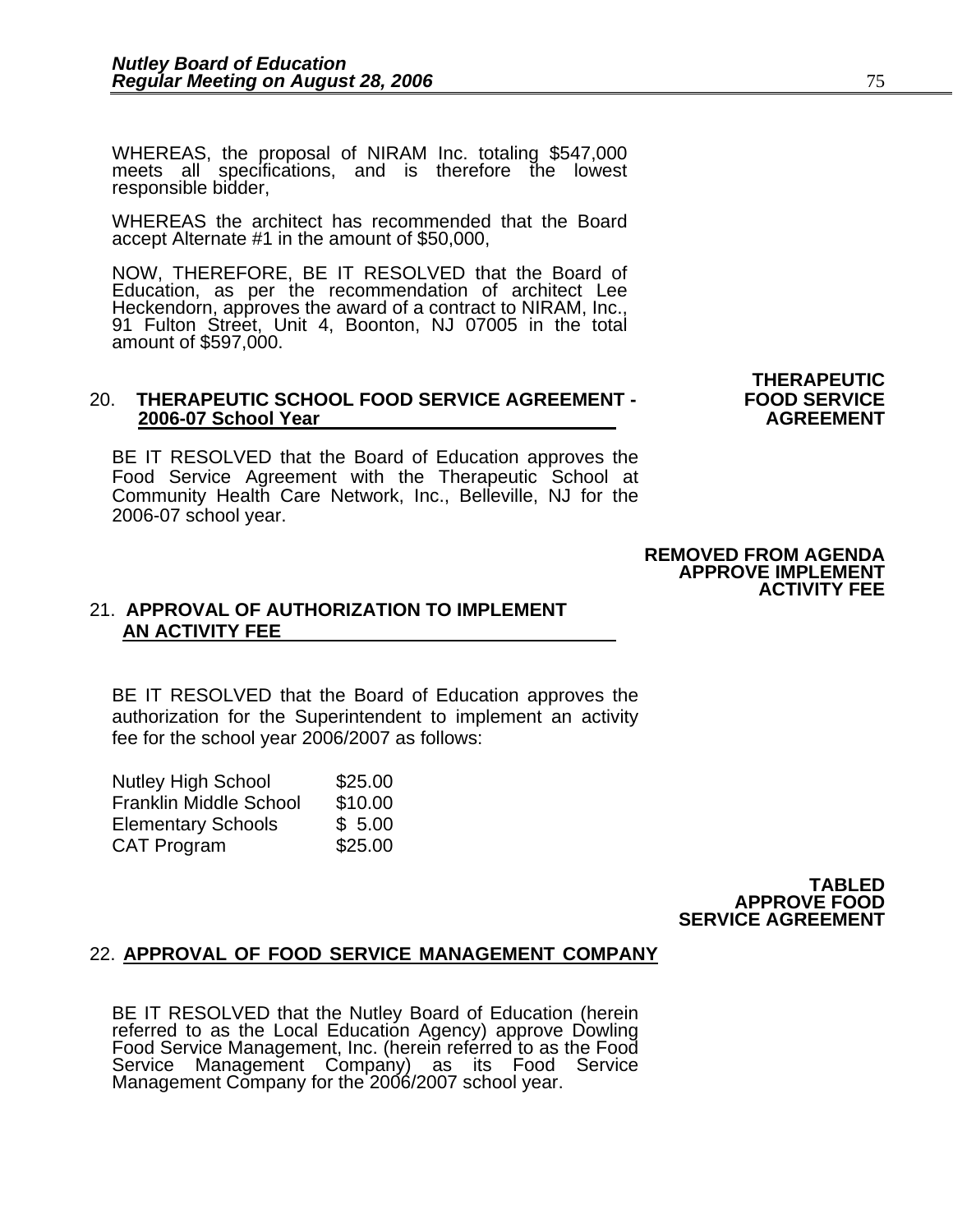BE IT FURTHER RESOLVED that the Food Service Management Company shall receive, in addition to the costs of operation, a fee of \$.0525 per reimbursable meal and meal equivalent to compensate the Food Service Management Company for administrative and management costs. This fee shall be billed monthly as a cost of operation. The School Food Authority guarantees the payment of such costs and fee to the Food Service Management Company.

BE IT FURTHER RESOLVED that total meals are calculated by adding reimbursable meal pattern meals (breakfast, lunch and<br>after school snack meals) served and meal equivalents. The<br>number of School Breakfast Program, After School Snack<br>Program, and National School Lunch program meal Program meals served to the children, shall be divided by \$1.00 to arrive at an equivalent meal count.

BE IT FURTHER RESOLVED that the per meal management fee of \$.0525 will be multiplied by total meals.

BE IT FURTHER RESOLVED that the Food Service Management Company guarantees the Local Education Agency a minimum profit of three hundred one thousand six hundred fifty seven dollars, \$301,657.00, before employee<br>compensation, benefits and payroll taxes for the school year<br>2006/2007. This guarantee is contingent upon the guarantee<br>requirements as stated below.

-Enrollment will be equal to the number 3,887 listed in the RFP.

-The number of students eligible for free and reduced price meals remain at least at the 2005/2006 levels.

-School will be in session a normal number of days (170) with 170 serving days.

-Services will not be interrupted as a result of fire, work stoppage, strike or school closings, which reduce the number of, specified operating days.

-The District's policies do not adversely impact labor needs or the total income projections. Namely, changes in meal service periods, bell schedules, or curtailed services.

-The Government Reimbursement Rates are at least equal to the 2005/2006 rates.

-The availability of Government Donated Foods remains at least equal in both amount and kind to the quantities offered during the 2005/2006 school year.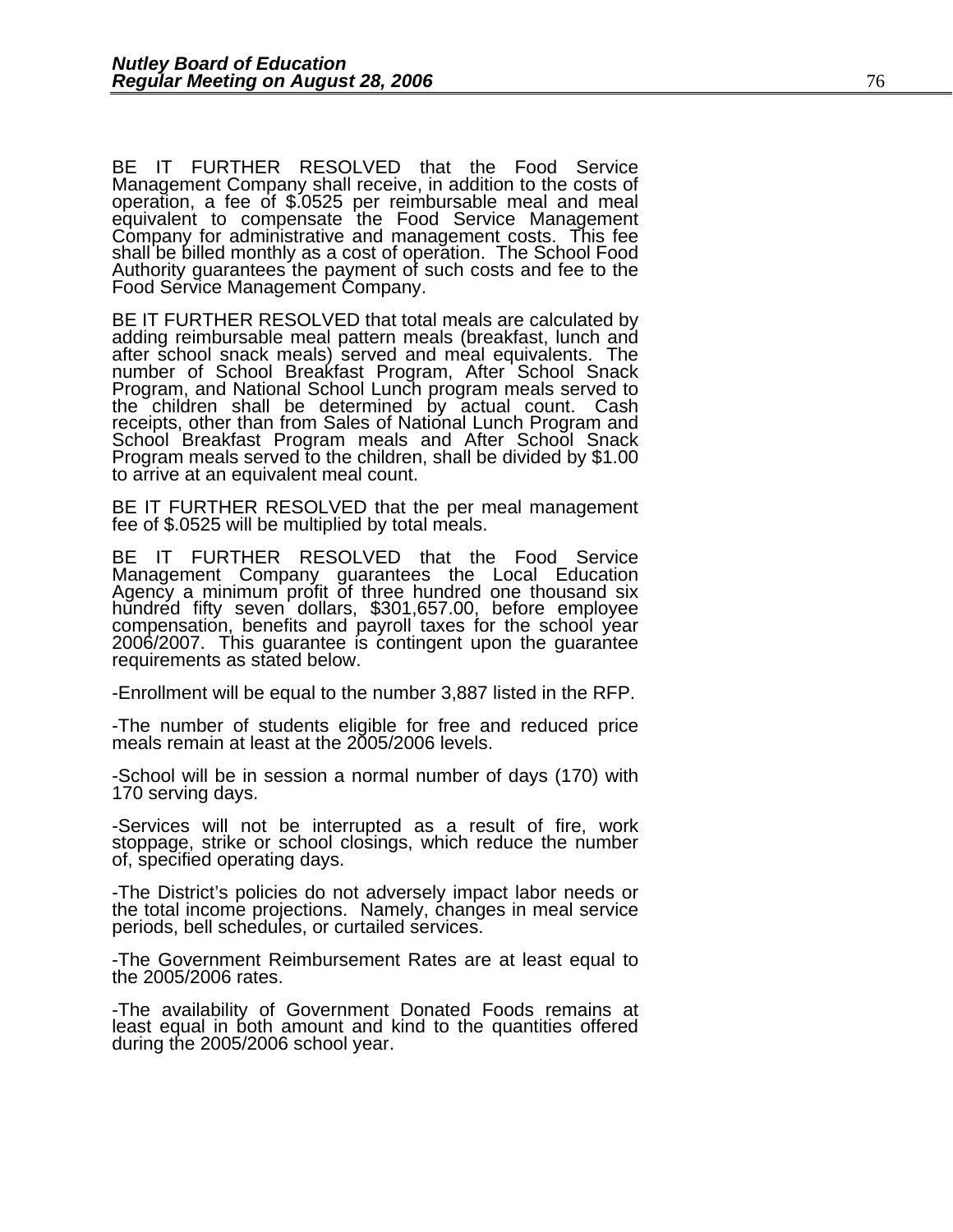-The District adopts the Menu Pattern Meal and Al a Carte pricing schedule, Labor Schedule and Wage Rates as specified in the RFP.

-The District will pay for equipment repairs and purchases.

-Recommended Al a Carte prices are at current levels or higher for like products.

#### **APPROVE CAFETERIA F PRICES – 2006-07**

#### 23. **CAFETERIA PRICES - 2006-07 School Year**

BE IT RESOLVED that the Board of Education approves the cafeteria prices for the 2006-07 school year as per Appendix F.

**APPROVE DCM CAPITAL PROGRAM** 

# 24. **APPROVAL OF DCM ARCHITECTURE INC. FOR PROPOSED CAPITAL PROGRAM**

BE IT RESOLVED that the Board of Education approves DCM<br>Architecture Inc., the school district's appointed architect for the proposed capital program, who is hereby authorized and delegated the<br>responsibility in accordance with N.J.S.A. 18A:18-16 to prepare the<br>scope of work for the proposed elementary school capital improvement<br>program in consu

> **APPROVE McMANIMON & SCOTLAND CAPITAL PROGRAM**

#### 25. **APPROVAL OF McMANIMON & SCOTLAND, L.L.C. FOR PROPOSED CAPITAL PROGRAM**

BE IT RESOLVED that the Board of Education approves McManimon & Scotland, L.L.C., the school district's appointed bond counsel for the proposed capital program, who is hereby authorized and delegated the responsibility in authorized and delegated the responsibility in accordance with<br>N.J.S.A. 18A:18-16 to prepare the scope of work for the<br>proposed elementary school capital improvement program in<br>consultation with and under the supervision o responsibility to work with the bond counsel for this purpose<br>on behalf of the Board.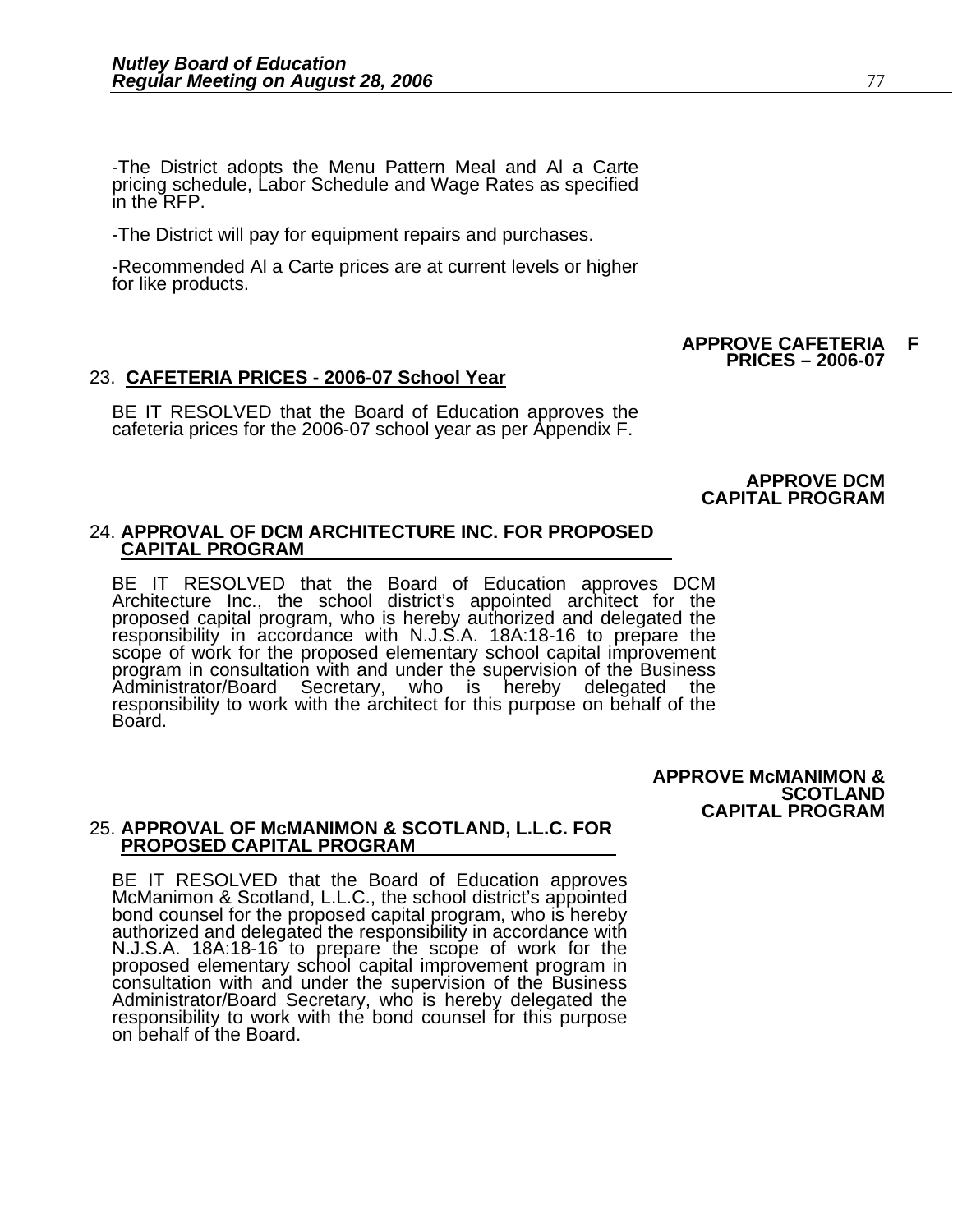#### **REAPPOINT DIRECTOR EXTENDED DAY**

#### 26. **REAPPOINTMENT – Director of the Extended Day Program – Mrs. Maria Cervasio**

Trustee Moscaritola moved, and Trustee Alamo seconded, the following resolution. Upon being put to a roll call vote the resolution was approved.

BE IT RESOLVED that the Board of Education approves the reappointment of Mrs. Maria Cervasio as the Director of the Extended Day Program, for the period July 1, 2006 through June 30, 2007, and

BE IT FURTHER RESOLVED that the Board approves the salary and the terms and conditions of the agreement for Mrs. Maria Cervasio in the amount of \$80,000 for the 2006-07 school year.

#### **APPROPRIATION OF SURPLUS**

#### 27. **APPROPRIATION OF SURPLUS**

Trustee Reilly moved, and Trustee Parisi seconded, the following resolution. Upon being put to a roll call vote the resolution was approved.

BE IT RESOLVED that the Nutley Board of Education appropriates surplus in the amount of \$756,252.35 for the Yantacaw School ceiling remediation.

### **APPOINT ASBESTOS**

### **SAFETY MONITORING**<br>28. APPOINTMENT OF ASBESTOS SAFETY MONITORING

Trustee Del Tufo moved, and Trustee Reilly seconded, the following resolution. Upon being put to a roll call vote the resolution was approved.

WHEREAS, there exists a need for Asbestos Safety Monitoring Services for the Yantacaw School ceiling collapse.

WHEREAS, the Public School Contracts Law (NJSA 18A:18A-5) provides for the award of contracts for this type of professional service without competitive bidding, and

NOW, THEREFORE, BE IT RESOLVED that the Board of Education approves the appointment of EnviroVision Consultants, Inc. to perform the tasks required in N.J.A.C. 5:23-8 (sub-8) for the Asbestos Safety<br>Monitoring Services for the Yantacaw School ceiling collapse for a fee<br>not to exceed \$11,722.50.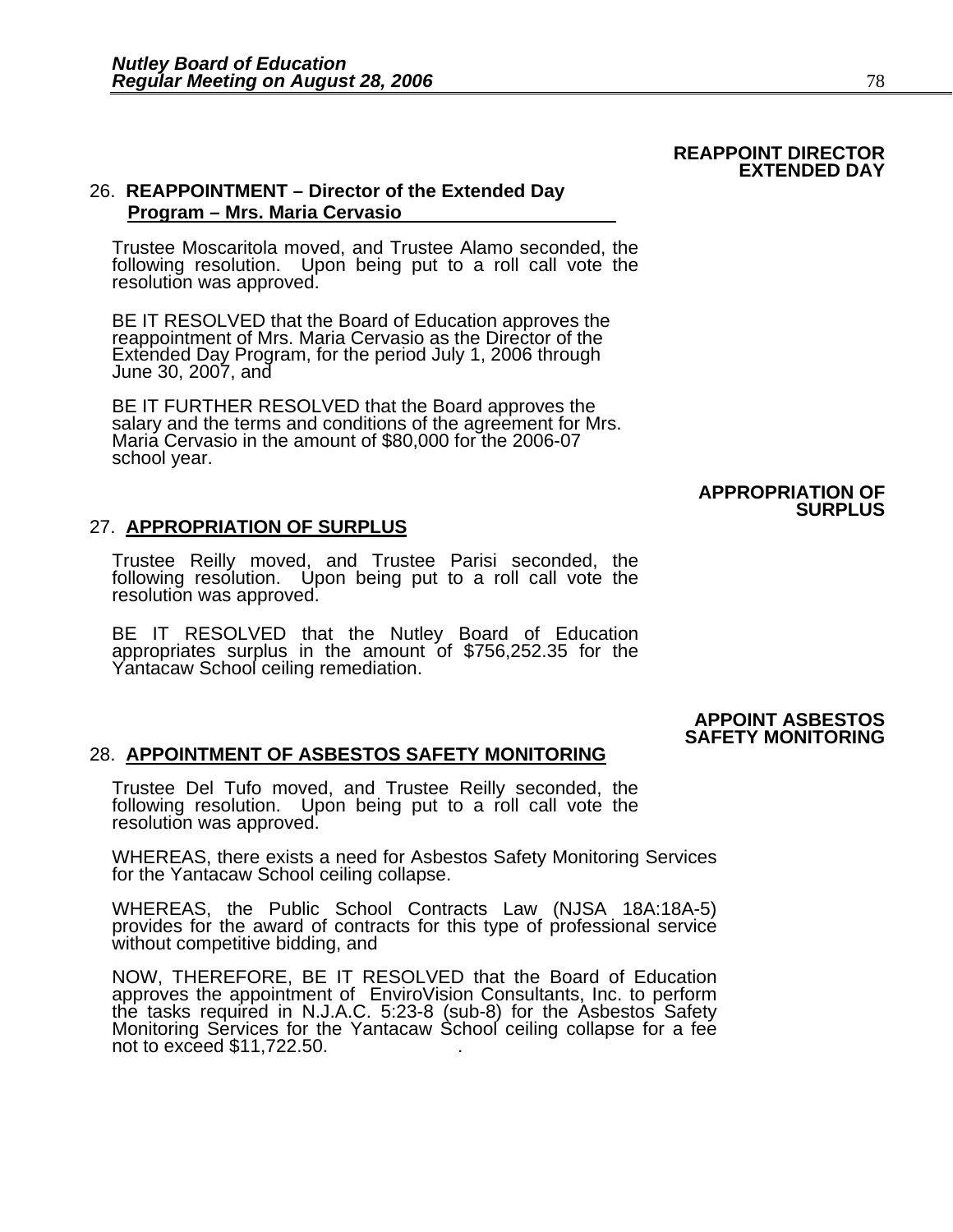#### **APPROVAL OF COACHES HANDBOOK**

#### 29. **APPROVAL OF THE COACHES HANDBOOK**

Trustee Viola moved, and Trustee Parisi seconded, the following resolution. Upon being put to a roll call vote the resolution was approved.

BE IT RESOLVED that the Board of Education approves the revised Coaches Handbook for the 2006-07 school year. A copy of the revised handbook is on file in the Athletic Director's office.

#### **HEARING OF CITIZENS CITIZENS**

Resident Carr asked why the district was building a curved roof instead of a flat roof. He stated a flat roof is less costly.

Resident Kathleen Novak asked when the open house for the middle school walk through would take place.

Resident Donna Ferraro asked why we need to spend money on going out for two referendums instead of using the funds for the facilities.

Resident Terry Quirk, representative for the Nutley Parent Advocacy Network, asked about President Olivo's vote on behalf of Trustee Del Tufo at the previous meeting. She also<br>asked if Channel One would be voted upon at tonight's<br>meeting. She spoke against having Channel One in the district.

Resident Duffy asked about the cost of the Yantacaw School ceiling repairs.

Resident Joe Kelly stated his displeasure for the renaming of the Franklin Middle School.

Resident Chris Gilligan stated his displeasure for the renaming of the Franklin Middle School.

Resident Greg Palma stated he disagreed with the manner in which the name of the Franklin Middle School was changed.

Resident Rob Erdmen asked about the status of the structural engineers report.

Resident Mike Aria inquired about grant funding for facilities and the possibility of building a new school.

Resident Lou Pastino asked how much the cost would be for the upcoming referendum.

**HEARING OF**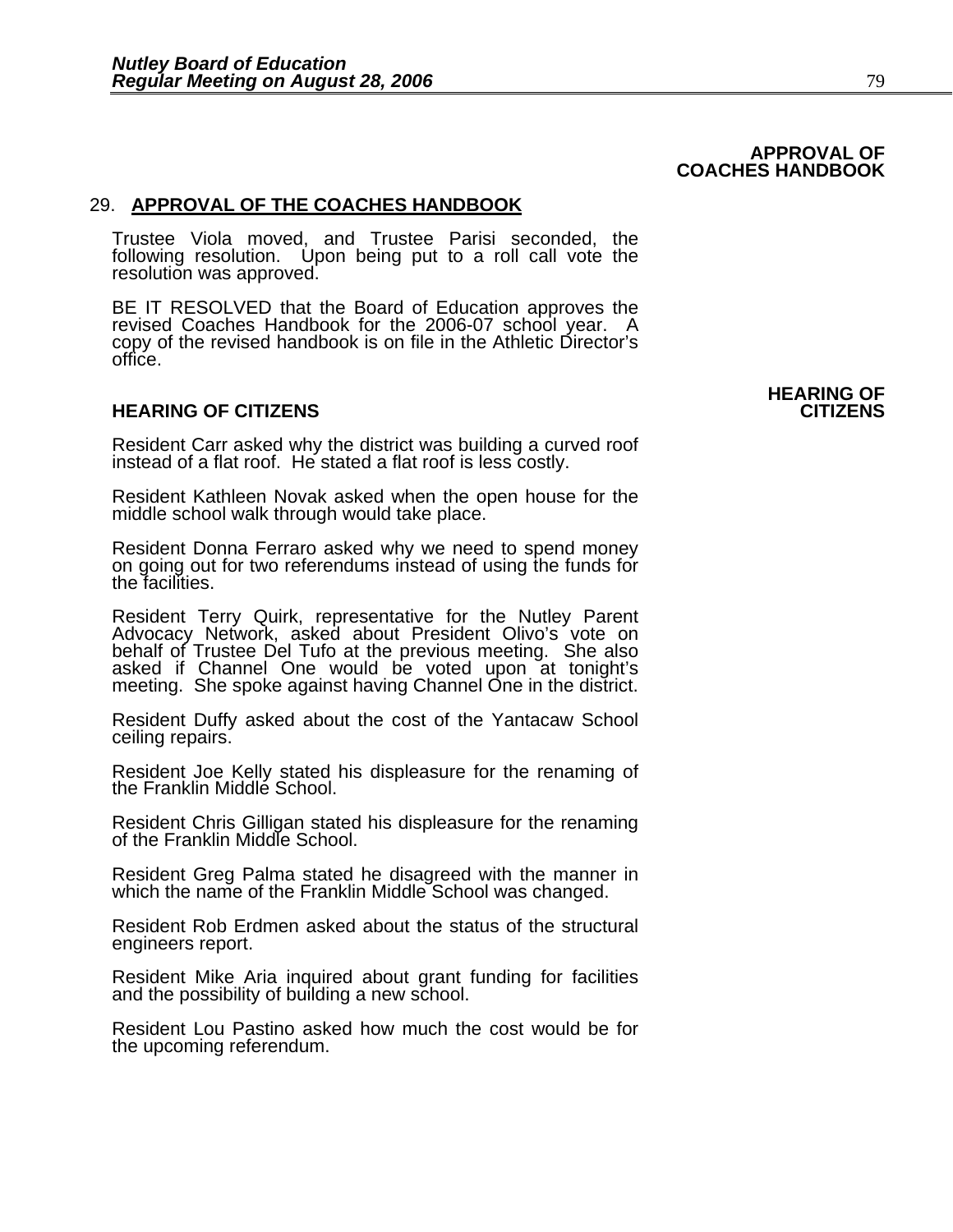#### **OLD BUSINESS OLD BUSINESS**

Trustee Reilly thanked AnnMarie Bruder, Director of Special Services, for bringing some of our special education students back to the district.

#### **NEW BUSINESS NEW BUSINESS**

None

#### **MOTION TO ADJOURN TO EXECUTIVE SESSION**

At 9:40 PM Trustee Parisi moved, and Trustee Alamo seconded, the following resolution:

WHEREAS, the Board of Education will be discussing matters exempt from public discussion pursuant to N.J.S.A. 10:4-12,

NOW, THEREFORE, BE IT RESOLVED that the Board of Education recess to closed executive session at this time in the conference room to discuss food service contract, and

BE IT FURTHER RESOLVED that the results of the discussions will be made public by inclusion on the agenda of a subsequent meeting of the Board of Education or when the reasons for discussing such matters in closed session no longer exist.

The motion was unanimously approved by voice vote.

At 10:24 PM the Board reconvened in open public session on a motion by Trustee Parisi, seconded by Trustee Viola, and unanimously approved by voice vote. **UNTABLE** 

**MANAGEMENT CO.**<br>President Olivo made a motion to untable the Dowling Food **MANAGEMENT CO.** Service Management, Inc. resolution titled Approval of Food Service Management, Inc. resolution titled Approval of Food meeting.

Trustee Parisi approved the motion seconded by Trustee Del Tufo. The motion was carried out by voice vote.

#### **APPROVAL OF FOOD SERVICE MANAGEMENT COMPANY**

 Trustee Parisi moved, and Trustee Del Tufo seconded, the following resolution. Upon being put to a roll call vote the resolution was approved with the following exception:

1. Trustee Moscaritola voted "No".

# **RECONVENE OPEN MEETING**

# **FOOD SERVICE**

**EXECUTIVE**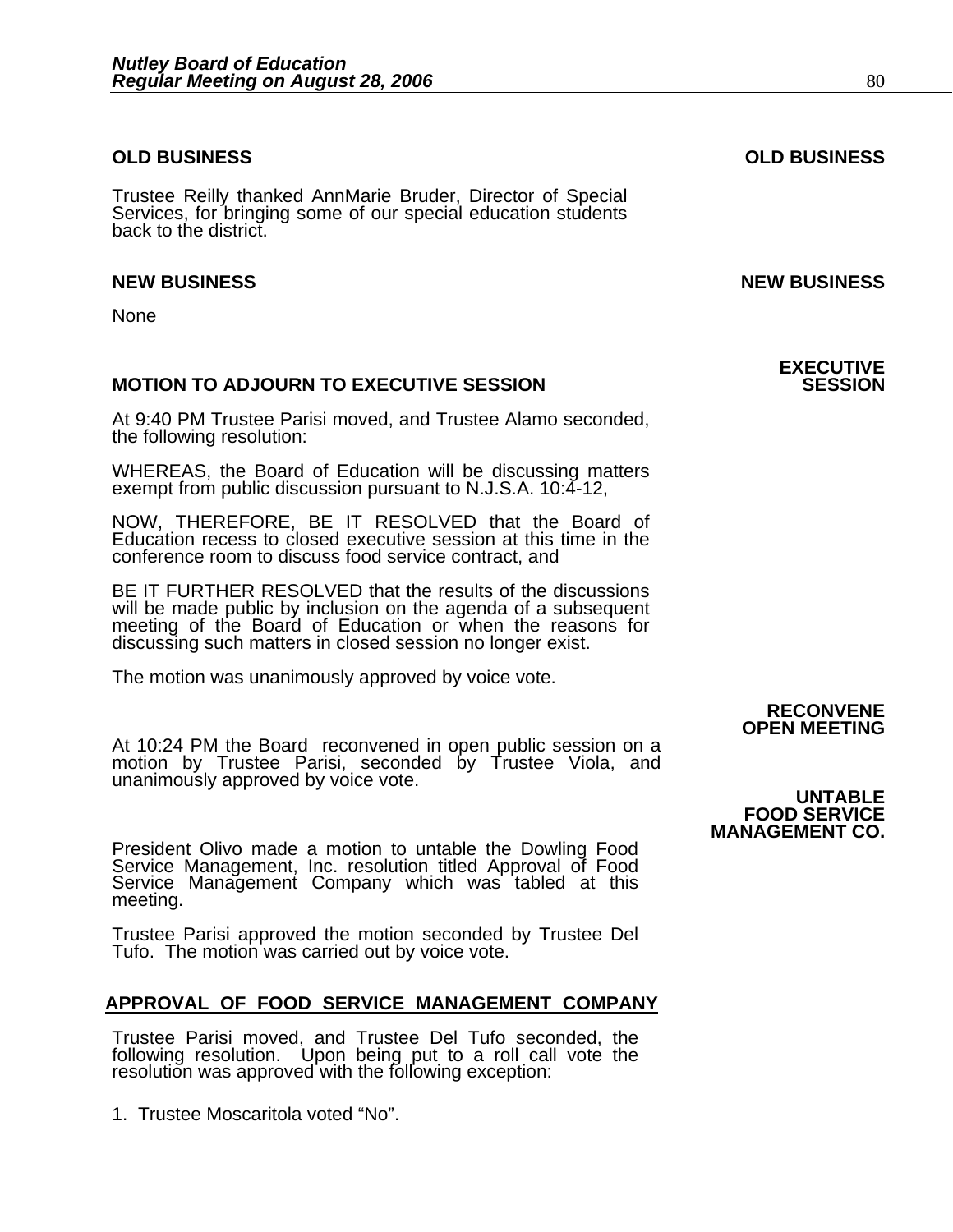BE IT RESOLVED that the Nutley Board of Education (herein referred to as the Local Education Agency) approve Dowling Food Service Management, Inc. (herein referred to as the Food Service Management Company) as its Food Service Management Company for the 2006/2007 school year.

BE IT FURTHER RESOLVED that the Food Service Management Company shall receive, in addition to the costs of operation, a fee of \$.0525 per reimbursable meal and meal equivalent to compensate the Food Service Management<br>Company for administrative and management costs. This fee shall be billed monthly as a cost of operation. The School Food Authority guarantees the payment of such costs and fee to the Food Service Management Company.

BE IT FURTHER RESOLVED that total meals are calculated by adding reimbursable meal pattern meals (breakfast, lunch and<br>after school snack meals) served and meal equivalents. The<br>number of School Breakfast Program, After School Snack<br>Program, and National School Lunch program meal Program meals served to the children, shall be divided by \$1.00 to arrive at an equivalent meal count.

BE IT FURTHER RESOLVED that the per meal management fee of \$.0525 will be multiplied by total meals.

BE IT FURTHER RESOLVED that the Food Service Management Company guarantees the Local Education Agency a minimum profit of three hundred one thousand six hundred fifty seven dollars, \$301,657.00, before employee compensation, benefits and payroll taxes for the school year 2006/2007. This guarantee is contingent upon the guarantee requirements as stated below.

-Enrollment will be equal to the number 3,887 listed in the RFP.

-The number of students eligible for free and reduced price meals remain at least at the 2005/2006 levels.

-School will be in session a normal number of days (170) with 170 serving days.

-Services will not be interrupted as a result of fire, work stoppage, strike or school closings, which reduce the number of, specified operating days.

-The District's policies do not adversely impact labor needs or the total income projections. Namely, changes in meal service periods, bell schedules, or curtailed services.

-The Government Reimbursement Rates are at least equal to the 2005/2006 rates.

-The availability of Government Donated Foods remains at least equal in both amount and kind to the quantities offered during the 2005/2006 school year.